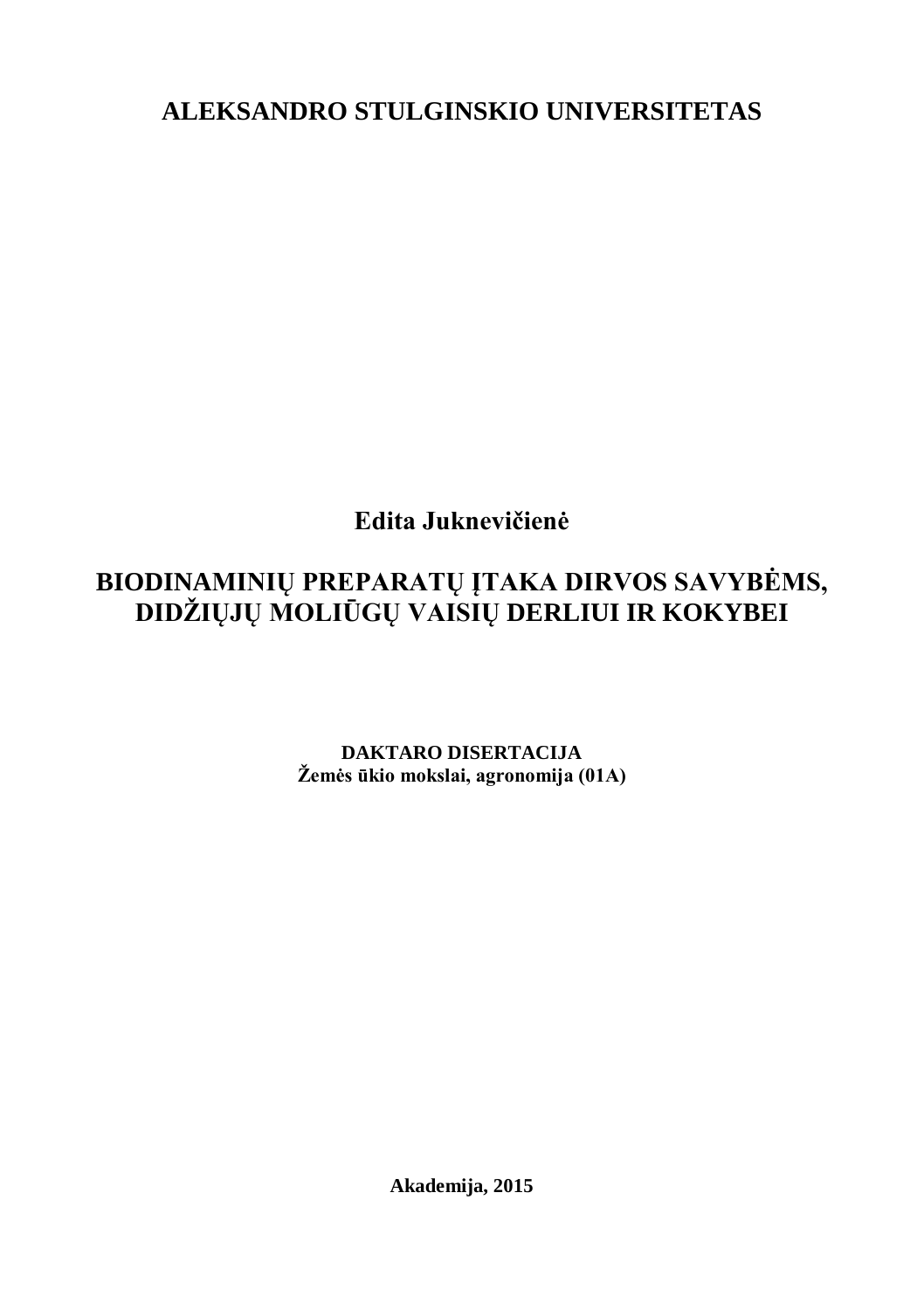Disertacija rengta 2011–2015 metais Aleksandro Stulginskio universitete.

Mokslinė vadovė Prof. (HP) dr. Honorata Danilčenko (Aleksandro Stulginskio universitetas, žemės ūkio mokslų sritis, agronomijos mokslų kryptis, 01 A).

Mokslinė konsultantė Prof. (HP) dr. Elvyra Jarienė (Aleksandro Stulginskio universitetas, žemės ūkio mokslų sritis, agronomijos mokslų kryptis, 01 A).

# **Disertacija bus ginama Aleksandro Stulginskio universiteto Agronomijos mokslo krypties taryboje:**

# **Pirmininkas:**

Prof. habil. dr. Rimantas Velička (Aleksandro Stulginskio universitetas, žemės ūkio mokslai, agronomija 01 A)

# **Nariai:**

Prof. habil. dr. Zenonas Dabkevičius (Lietuvos agrarinių ir miškų mokslo centras, žemės ūkio mokslai, agronomija 01 A)

Prof. dr. Natalija Burbulis (Aleksandro Stulginskio universitetas, žemės ūkio mokslai, agronomija, 01 A)

Prof. dr. Nijolė Savickienė (Lietuvos sveikatos mokslų universitetas, biomedicinos mokslai, farmacija, 08 B)

Prof. dr. dr. h.c. mult. Angelika Ploeger (Kaselio universitetas, žemės ūkio mokslai, agronomija 01 A)

Disertacija bus ginama viešajame Agronomijos mokslo krypties tarybos posėdyje 2015 m. gruodžio mėn. 14 d. 13 val. Aleksandro Stulginskio universiteto Centrinių rūmų 217 auditorijoje.

Adresas: Aleksandro Stulginskio universitetas, Studentų g. 11, Akademija, LT–53361, Kauno r., Lietuva

Daktaro disertacijos santrauka išsiuntinėta 2015 m. lapkričio 14 d. Disertaciją galima peržiūrėti Lietuvos nacionalinėje Martyno Mažvydo, Aleksandro Stulginskio universiteto ir Lietuvos agrarinių ir miškų mokslų centro bibliotekose.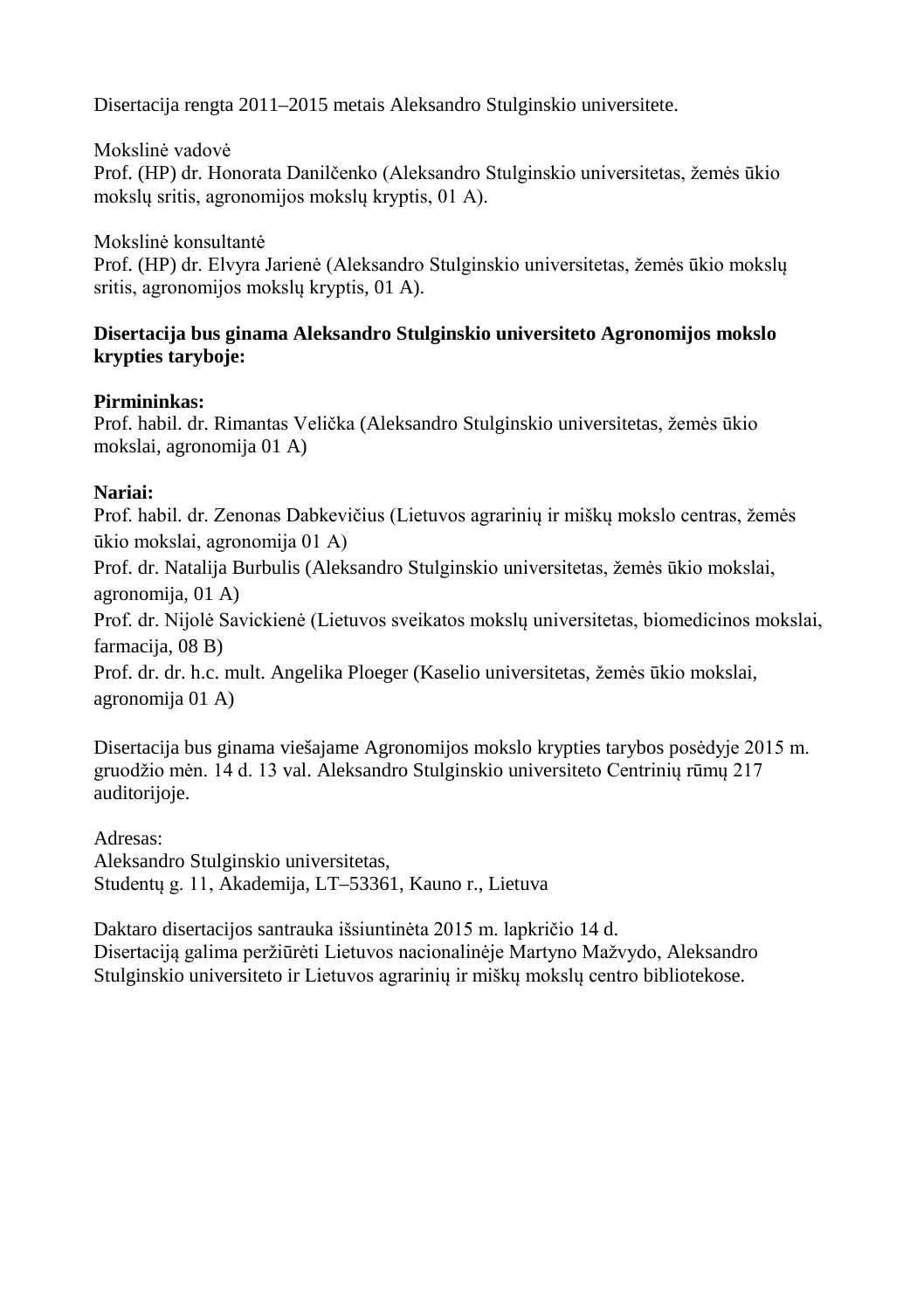#### **INTRODUCTION**

**Relevance of the subject.** Securing quality and safety of food raw materials is an important challenge for Lithuania. Like for all vegetables, the quality and yield of pumpkin fruit depend not only on the species, variety, soil properties, weather conditions but also on the cultivation technology applied.

The great pumpkin (*Cucurbita maxima* D.) is an annual, productive plant cultivated worldwide. According to Food and Agriculture Organization of United Nation (FAO), the world production of pumpkins in 2011 was estimated over 24.3 million tons harvested from 1.7 million hectares (FAOSTAT, 2013). The popularity of pumpkins in Lithuania has been increasing recently, because according to their nutritive value and technological characteristics they surpass many vegetables. Pumpkin fruit does not accumulate high concentrations of nitrates and other pollutants, they are low in calories and rich in various antioxidants (carotenoids, phenols, anthocyanins and others) (Danilčenko et al., 2014).

In Lithuania, the consumption of fresh fruit and vegetables has been on the increase recently; however, the daily intake is still insufficient and amounts to as little as 260 g instead of 400 g recommended by the World Health Organisation (LR Ministry of Agriculture, 2014). The shortage of antioxidants in food increases the risk of malignant tumours and cardiovascular diseases (Grabauskas et al., 2013).

Our research aimed to reveal the effect of biodynamic preparations on the quality of the great pumpkin fruit. The above mentioned preparations are used in the farms involved in the biodynamic agricultural production in Europe. Biodynamic agriculture not only produces safe and high-quality food products but also contributes to the development of sustainable, environment-friendly farming. An advocate of the biodynamic agriculture and a member of the *Demeter International* association Ms. Brigette Szezinski suggests that "what is important in this production system is not only economically and ecologically sustainable farming but also harmonious interaction between man and nature". Research done by foreign scientists has indicated that various plants whose cultivation technology included biodynamic preparations exhibited higher quality and better sensory properties and accumulated higher concentrations of antioxidant compounds. However, we found no research evidence on the effects of biodynamic preparations on the improvement of pumpkin fruit quality and on increasing of biologically active compounds content.

**Research hypothesis.** Biodynamic preparations used in the great pumpkin agrotechnology activate the physiological processes, reactions of metabolism that promote the synthesis of biologically active compounds and accumulation in plants and fruits.

**Research objective.** The study was aimed to explore and assess the effects of biodynamic preparations on the soil agrochemical composition, on the quality of the great pumpkin fruits.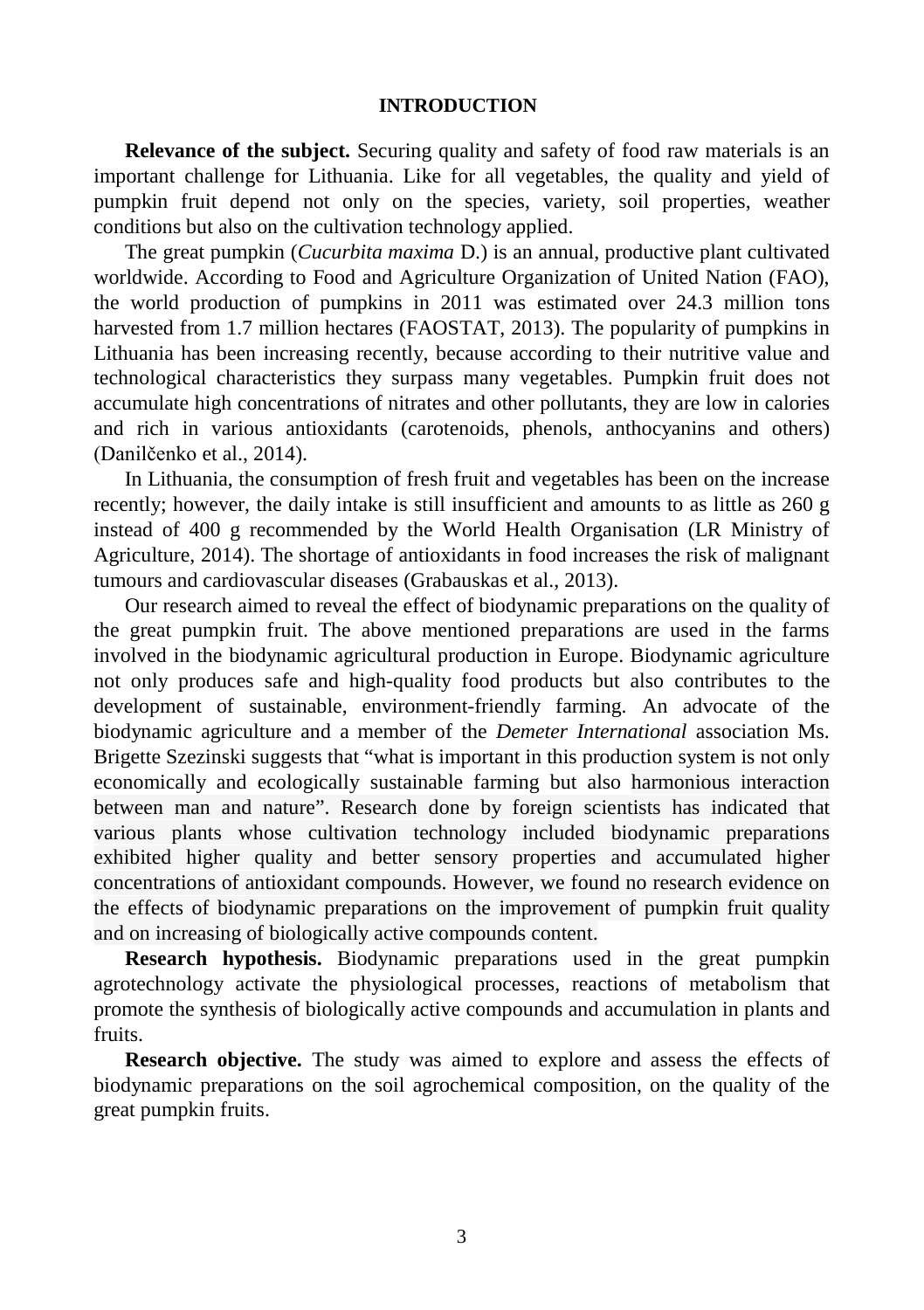## **Research tasks:**

- 1. To investigate and assess the effects of biodynamic preparations on soil agrochemical composition and enzymatic activity.
- 2. To establish the impact of biodynamic preparations on the development of pumpkin plants.
- 3. To compare various great pumpkin varieties in terms of the quality of morphological parts of fruit – peel, flesh and seeds.
- 4. To determine the effect of biodynamic preparations on the content of biologically active compounds in the fruits of great pumpkin.

## **Propositions to be defended in the thesis:**

- 1. Biodynamic preparations have positive influence on soil enzymatic activity.
- 2. Biodynamic preparations positively influence the development of pumpkin plants and physiological effects.
- 3. Biodynamic preparations promote the accumulation of biologically active compounds in the fruits of great pumpkin.

**Originality of the research work.** For the first time was identified and assessed the effects of biodynamic preparations in the great pumpkin cultivation technology on development of pumpkin plants and their fruit quality (on the content of biologically active compounds).

**Practical value of the research work.** Our experimental findings proved that with the inclusion of biodynamic preparations in the cultivation technology it is possible to improve soil composition, to increase activity of soil enzymes, to enhance the nutritive value of pumpkin fruits. Moreover, they provide preconditions for the development of novel cultivation technologies in Lithuania as well as for innovative outlook on harmonious interaction between man and nature.

**Approval of the thesis work.** The research results were presented and discussed in the national and international conferences: *"Optimization of ornamental and garden plant assortment, technologies and environment"* (Lithuania, Mastaičiai, 2012), *"Young scientists for agricultural progress"* (Lithuania, Vilnius, 2012), *"Human and nature safety"* (Lithuania, Akademija, 2012), *"Innovative and healthy food for consumers"* (Lithuania, Kaunas, 2012), *"Ecology and health*" (Kaliningrad, 2012), *"4<sup>th</sup> International Course Advanced Food Analysis"* (Netherlands, Wageningen, 2013), *"19th Baltic agronomy forum"* (Lithuania, Akademija, 2013), *"Youth seeks progress"* (Akademija, 2013), *"3rd International Horticulture Conference for Post-graduate Students"* (Czech Republic, Lednice, 2013), *"Rural Development 2013: Innovations*  and Sustainability" (Lithuania, Akademija, 2013), 6<sup>th</sup> "Quality and Safety in Food *Production Chain"* (Poland, Wrocław, 2014), *"3rd International ISEKI\_Food Conference*" (Greece, Athens, 2014), *"Horticulture in shaping life quality*" (Poland, Lublin, 2015).

**Volume and structure of the work.** The doctoral thesis consists of: introduction: literature analysis; research object, conditions and methods; research results and discussion; conclusions; list of publications, and list of references (241 references). The thesis includes 15 tables, 21 figures. The thesis contains 83 pages.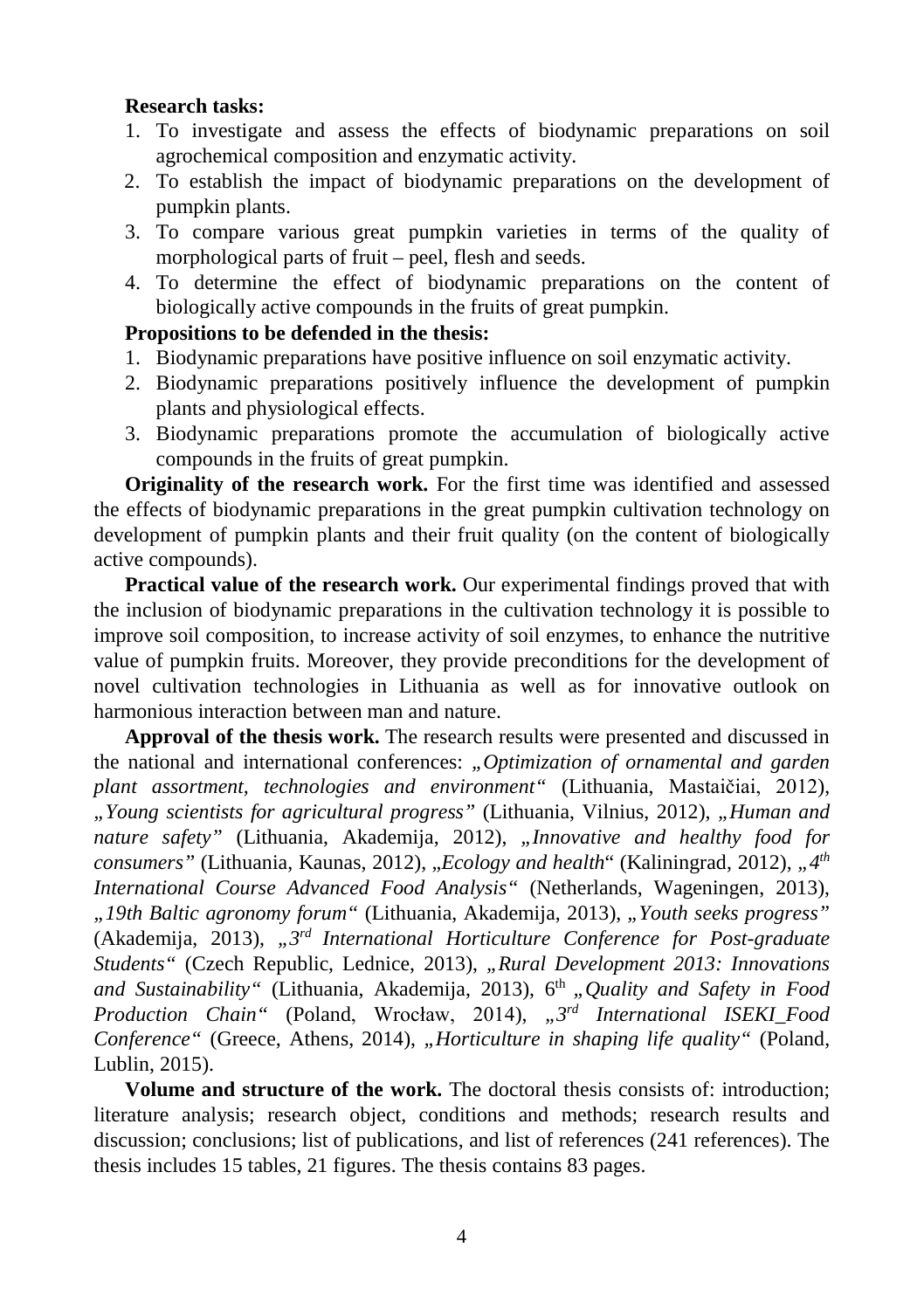## **RESEARCH OBJECT, CONDITIONS AND METHODS**

*Research object* – plants of varieties 'Justynka', 'Karowita', 'Amazonka' of the great pumpkin (*Cucurbita maxima* D.) in their cultivation technology using the biodynamic preparations.

The experiment was conducted in 2012–2014.

*A field experiment* was set up on an organically-managed plot in Kaunas district, Ringaudai village. The study site is situated in the Middle Lithuania Lowland. The relief is little undulating plain. **The soil of the experimental site is** *Calc(ar)i-Endohypogleyic Luvisol* (Buivydaitė, Vaičys, 2001). The soil texture is light loam, humus content 2.4 % (high), pH ~ 7 (somewhat neutral);  $P_2O_5 - 139-173$  mg kg<sup>-1</sup> (high);  $K_2O - 173-209$  mg kg<sup>-1</sup> (high).

## *Experimental design:*

Four treatments were chosen to estimate the effects of the biodynamic preparations. A two-factor field experiment was established according to the following design:

*Factor A.* Varieties of the great pumpkin:

- 1. 'Justynka'
- 2. 'Karowita'
- 3. 'Amazonka'

*Factor B.* Use of biodynamic (BD) preparations:

- 1. BD preparations were not applied control;
- 2. The soil was sprayed with the BD preparation *500* (P 500);
- 3. The plants were sprayed with the BD preparation *501* (P 501);
- 4. The soil was sprayed with the BD preparation *500* (P 500) and the plants were sprayed with the BD preparation *501* (P 501).

The biodynamic preparations 500 (fermented manure) and 501 (ground silica  $SiO<sub>2</sub>$ ) were obtained from the Demeter certified farm in Germany (CvW KG, Internationale Biodynamische Präparatezentrale) (Fig. 1).



**Fig. 1.** Biodynamic preparations *500* (a) and *501* (b)

The P 500 had a very high phosphorus content and high urease enzyme activity (Table 1).

|  | Table 1. Composition of the biodynamic preparation 500, in 2012-2014 |  |
|--|----------------------------------------------------------------------|--|
|  |                                                                      |  |

| $pH_{\text{KCl}}$ | $P_2O_5$<br>$(g \cdot kg^{-1})$ | Кo<br>$(mg \cdot kg^{-1})$ | (96) | Urease activity<br>(mg NH <sub>3</sub> 1 g)<br>soil $24 h^{-1}$ ) | Saccharase activity<br>(mg glucose)<br>1 g soil 48 h <sup>-1</sup> ) |
|-------------------|---------------------------------|----------------------------|------|-------------------------------------------------------------------|----------------------------------------------------------------------|
| 6.96              | .96                             | 259.20                     | 2.10 | . . 56                                                            | 32.7                                                                 |

The soil was sprayed twice with the P 500 at 1 % concentration of the solution two weeks before planting of the pumpkin seedlings and after harvesting. P 501 – ground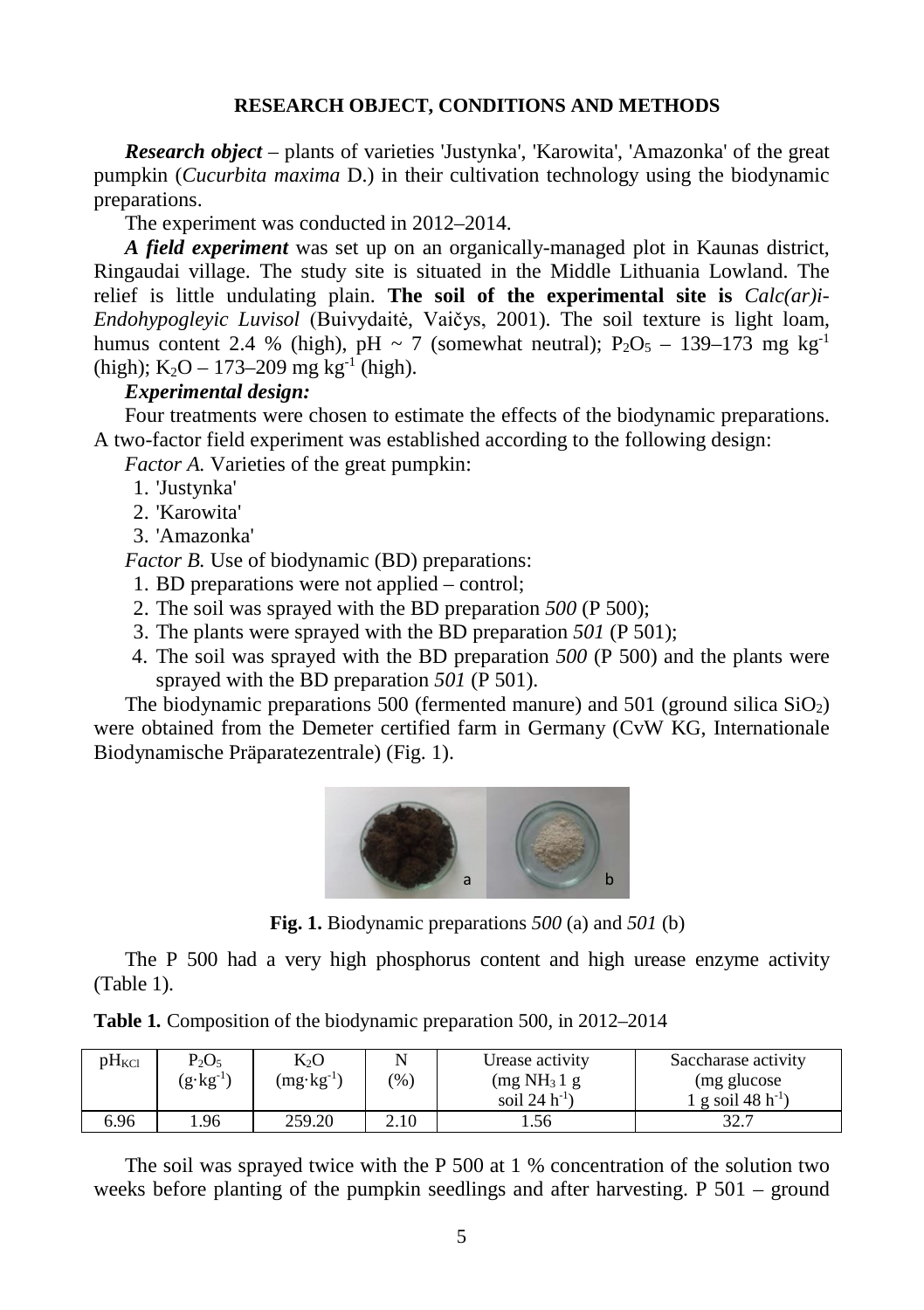silica  $(SiO<sub>2</sub>)$ . The system of this transparent, colourless crystal is hexagonal and light fracture is shell-like. The P 501 was sprayed in the morning when the ray energy utilization efficiency in photochemical reactions is higher. The planting was done in the third ten-day period of May in four replications. Pumpkin leaves were sprayed twice with the solution of 0.5 % concentration of the P 501 (ground silica) at the beginning of flowering (BBCH 605 –  $5<sup>th</sup>$  flower open on main stem) and at the beginning of fruit formation (BBCH 702 –  $2<sup>nd</sup>$  fruit on main stem has reached typical size and fruit). The BBCH-identification keys were established by methodology of Feller et al. (1995) for pumpkin plants. The crop was harvested within the first ten-day period of September. The treatments in the replicated plots were arranged in a systematic order. The total area of a plot was 12 m<sup>2</sup>, the width of the protection strip  $-0.5$  m, the harvested plot area  $-6$  m<sup>2</sup>. Six plants were planted per each treatment's harvested plot area.

*Laboratory analyses.* **Soil chemical composition** was determined prior to the trial establishment. To determine the effects of the P 500, soil samples (up to 20 cm depth) were taken 4 times – 7 days, 14 days, 65 days and 130 days (at the end of vegetation) after application as soil spray.

Quality indicators were estimated using the standard methods:

**Soil reaction (pH)** was measured potentiometrically with a pH-meter in 1 N KCl extract (ISO 10390:2005).

**Total nitrogen concentration** (%) was determined by the Kjeldahl method, the contents of mobile phosphorus ( $P_2O_5$ ) (mg·kg<sup>-1</sup>) and mobile potassium ( $K_2O$ ) (mg·kg<sup>-1</sup>) were measured by the CAL method.

**Activity of urease and saccharase enzymes in the soil** was estimated three times – 7 days, 14 days, and 130 days after soil spray. Urease activity was estimated according to Hofmann and Schmidt (1953) method and that of saccharase according to Hofmann and Seegerer (1950) methods.

Concentrations of nitrogen (nitrate + nitrite) and ammonia nitrogen (mg·kg<sup>-1</sup>) were determined by a flow injection analysis (FIA) spectrometric method using an inductively coupled mass spectrometer (ICP-MS, Thermo Finnigan MAT, Germany).

**Mineral nitrogen concentration**  $(mg \cdot kg^{-1}) - a$  sum of nitrate nitrogen, nitrite nitrogen and ammonia nitrogen.

**Net photosynthetic productivity** (Fpr) was calculated according to the formula: Fpr = 2 (M<sub>2</sub> - M<sub>1</sub>) / (L<sub>1</sub> + L<sub>2</sub>) T (1), where:

 $(M_2 - M_1)$  – dry mass increment during a given time;

 $L_1$  and  $L_2$  – leaf area at the beginning and end of the period;

T – time duration in days (Bluzman et al., 1991).

A composite fruit sample was formed: treatment x 4 fruit x 4 replications – 16 fruit – from the selected 5 fruit a test sample was formed. For the analyses of pumpkin flesh chemical composition, a 1000 g sample was formed from the composite sample of each treatment by selectively cutting pieces of flesh from several places (LST ISO 2859- 10:2007). A size of a peel sample was  $\sim$ 1000 g and that of seed 100 g. Chemical analyses of pumpkin fruit peel, flesh and seed were performed in four replications.

Standard methods were used **to establish the below listed parameters in the dry matter (d. m.)** (exept dry matter  $(\%)$  – by drying the samples at 105<sup>o</sup>C to a constant weight (LST ISO 751:2000) **of the great pumpkin peel and flesh and in the fresh mass (f. m.) of fruit flesh**: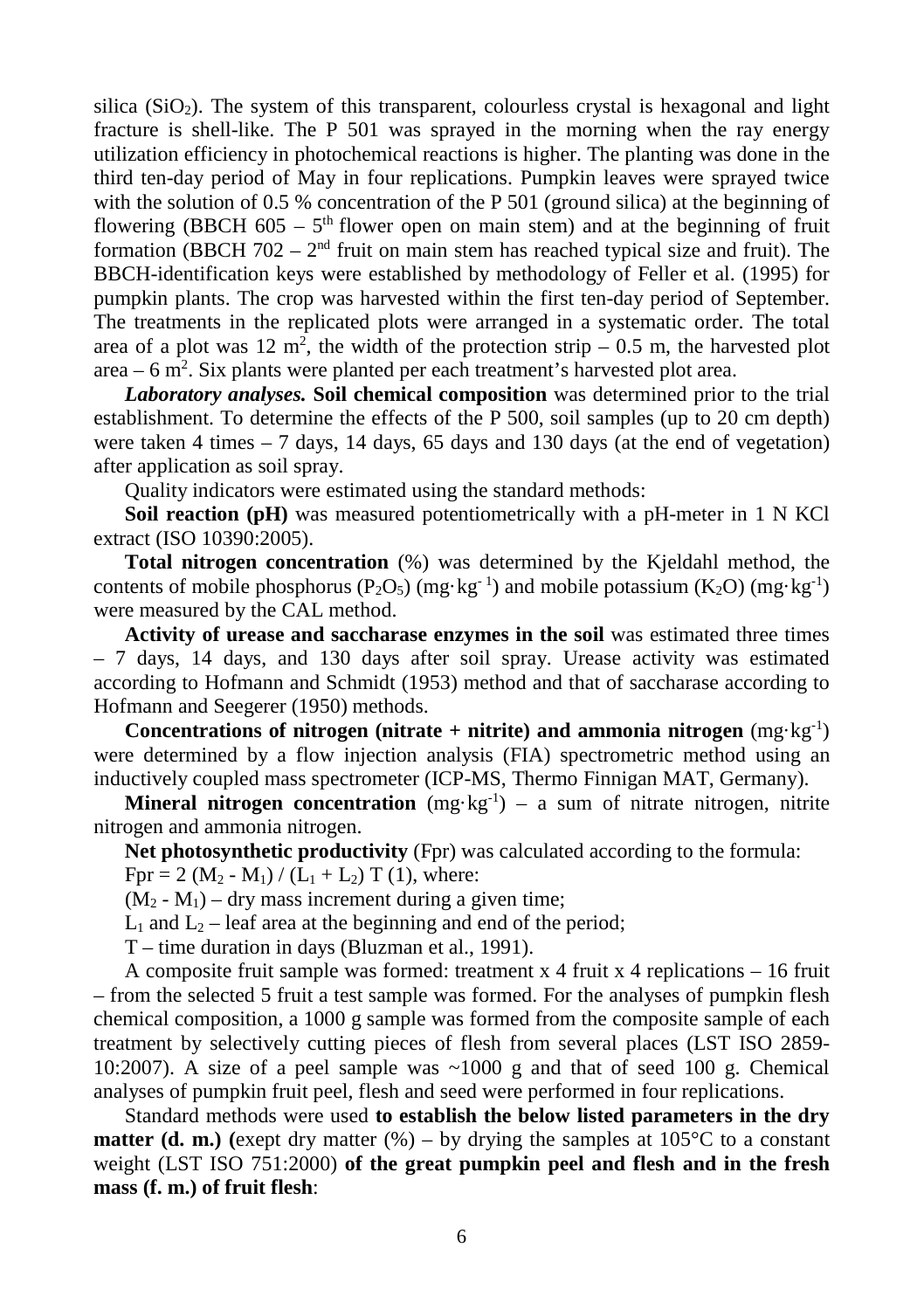- **macroelement (K, P, Ca, Mg) content** (% d. m.) by atomic absorption spectrometry method;
- **carotenoid content**  $(mg \cdot 100g^{-1} \text{ f. m.}) bv$  a spectrophotometer Spectro UV-VIS dualbeam UVS-2800 (Labomed Inc., USA);
- **lutein+zeaxanthin, lycopene, β-carotene** (mg·100g-1 f. m.) by high performance liquid chromatography (HPLC).

*The below listed parameters were determined at the Institute of Chemistry and Biology of Immanuel Kant Baltic Federal University* **using a spectrophotometer SF-2000 (manufacturer ZAO "OKB SPECTRUM", Russia) according to Gupta and Verma (2011) methodology:**

- **leuco-anthocyanin content** (mg·100g<sup>-1</sup>);
- **catechin content**  $(mg \cdot 100g^{-1});$
- **total phenolics content**  $(mg \cdot g^{-1})$ .

*The below listed parameters were measured* in **the fresh mass of the great pumpkin seeds** using a spectrophotometer SF-2000 according to Gupta and Verma (2011) methodology at *the Institute of Chemistry and Biology of Immanuel Kant Baltic Federal University*:

- **anthocyanin content** (mg·100g<sup>-1</sup>);
- **leuco-anthocyanin content**  $(mg \cdot 100g^{-1});$
- **carotenoid content**  $(mg \cdot g^{-1})$ .

**The statistical analysis of the research data.** The research data were statistically processed by the analysis of variance (ANOVA) using the software STATISTIKA (*STATISTICA 7*). Statistical significance of the differences between the means was estimated by Fisher's LSD test  $(p<0.05)$ . Correlation analysis was performed to determine the strength and nature of the relationship between the variables.

#### **RESEARCH DATA ANALYSIS AND DISCUSSION**

#### **Effects of the biodynamic preparation 500 on the soil properties**

Soil composition and plant yield depend largely on the agricultural production system employed. Organic fertilizers and crop rotation applied in organic farms determine better soil quality indicators. In biodynamic farms, soil viability is maintained, special preparations are used, conditions are created for the production of products characterised by high quality and nutrition value.

Our research indicated that phosphorus and potassium contents were significantly higher during the entire vegetation period in the treatment where the soil had been sprayed with the P 500 (Table 2). Seven days after the spray application,  $P_2O_5$  content was by 13.95 % and that of K2O by 5.88 % higher compared with the unsprayed control treatment. Significantly highest contents of all nitrogen forms in the soil were established 14 days after the spray application (nitrogen – by  $12.79$  %, ammonia nitrogen – by  $18.46$  %, mineral nitrogen – by 13.64 % higher). From fourteen days after the application until the end of vegetation the contents of nutrients were decreasing in the soil (the larger part of them was accumulated by the pumpkin plants); however, they remained significantly higher in the spray-applied treatment. In the P 500 soil spray treatment, the soil pH was significantly decreasing until the end of pumpkin vegetation season – 7 days after treatment it decreased to 6.68, after 14 days – to 6.64, and after 130 days – to 6.52. The variation of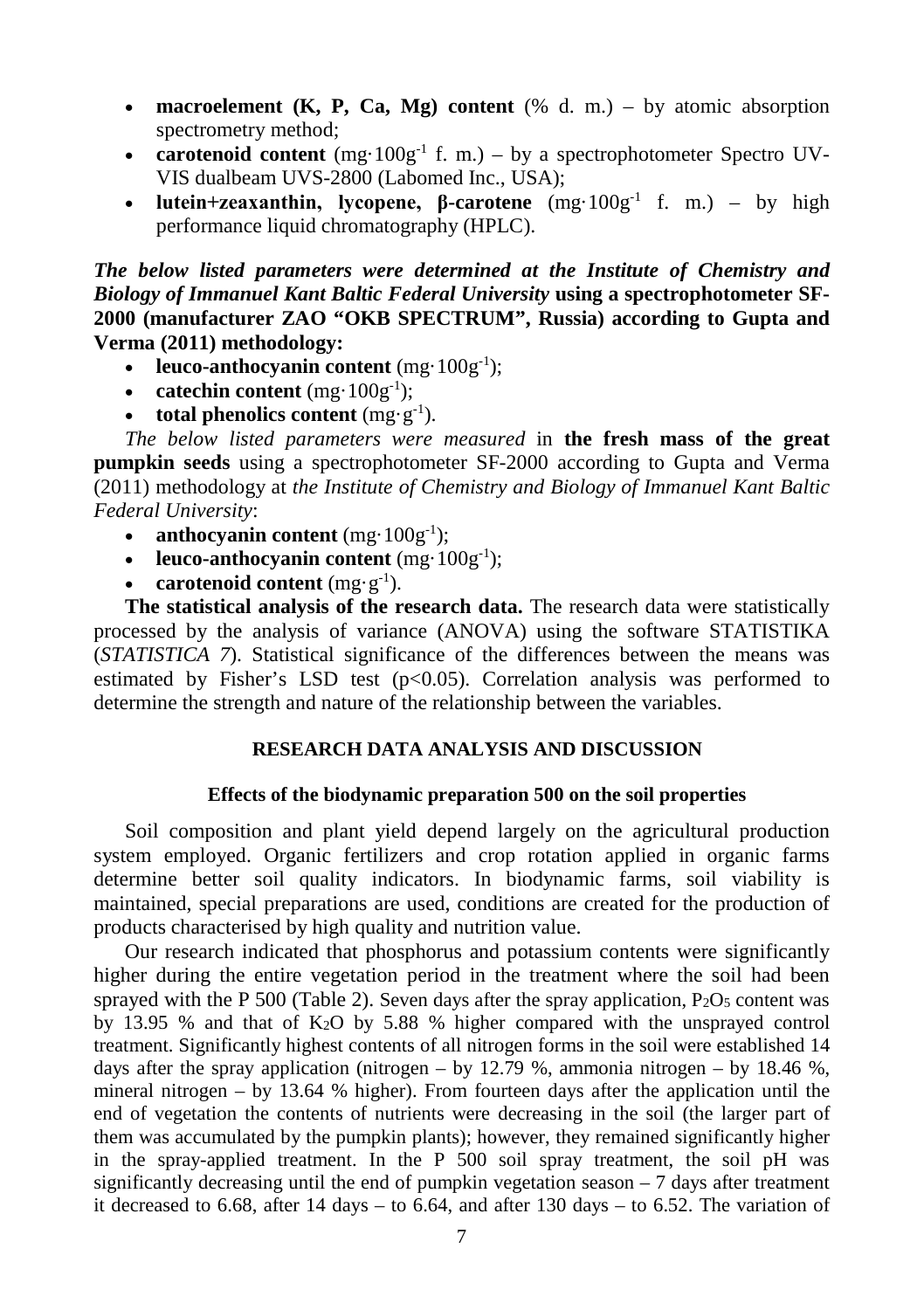the soil reaction had influence on phosphorus uptake by pumpkin plants. The soil pH tended to decrease. Therefore it can be concluded that significant changes occurred within a 14-day period after the soil spray with the P 500. It is maintained that soil bacteria identify and respond to very small amounts of signalling molecules in their environment. It may be presumed that the fermented manure preparation influenced the activity and proliferation of soil bacteria by promoting nutrient accumulation from soil.

|           |  |  |  |  | Table 2. The effect of spray with preparation 500 on soil agrochemical composition, in |  |
|-----------|--|--|--|--|----------------------------------------------------------------------------------------|--|
| 2012–2014 |  |  |  |  |                                                                                        |  |

| Indicator                                                | Spray treatments (factor B) |                      |            |         |                              |         |                      |
|----------------------------------------------------------|-----------------------------|----------------------|------------|---------|------------------------------|---------|----------------------|
|                                                          | <b>Not</b>                  | Sprayed with P       |            | Not.    | Sprayed with                 | Not     | Sprayed with         |
|                                                          | sprayed                     | 500                  |            | sprayed | P 500                        | sprayed | P 500                |
|                                                          |                             |                      |            |         | Terms after spray (factor A) |         |                      |
|                                                          | before<br>spray             | 7 days               | 14 days    |         | 65 days                      |         | $130$ days           |
| $P_2O_5$ (mg·kg <sup>-1</sup> )                          | 350.12c                     | 398.97a*             | 365.04b    | 190.20f | $252.95d^*$                  | 180.44g | 243.17e <sup>*</sup> |
| $K_2O$ (mg·kg <sup>-1</sup> )                            | 285.60b                     | $302.40a^*$          | 271.20b    | 150.32e | $214.80c^*$                  | 127.20f | $180.00d^*$          |
| Nitrogen<br>$(nitrate+$<br>nitrite) $(mg \cdot kg^{-1})$ | 25.95 <sub>b</sub>          | 24.85 <sub>h</sub>   | $29.27a^*$ | 3.90d   | $5.99c^*$                    | 3.21d   | $5.41c^*$            |
| Ammonia<br>nitrogen $(mg \cdot kg^{-1})$                 | 4.55c                       | $4.96c$ <sup>*</sup> | $5.39b^*$  | 3.45d   | $9.38a^*$                    | 2.46e   | $2.56e^*$            |
| Mineral<br>nitrogen<br>$(mg \cdot kg^{-1})$              | 30.50b                      | 29.81b               | 34.66a     | 7.35d   | $15.37c^*$                   | 5.67e   | $7.97d^*$            |
| pH                                                       | 6.81b                       | 6.68c                | 6.64c      | 6.90a   | $6.82*$                      | 6.66c   | $6.52^*$             |

Note: factor A – spray term: before spray, 7, 14, 65 and 130 days after spray; factor B – spray treatments: not sprayed, P 500 – sprayed with P 500. Differences between the means of treatments of factor A marked by a different letter (a, b, c...g) and differences between the means of treatments of factor B marked by an asterisk are significant,  $p \le 0.05$ .

Changes in the enzyme activity in the soil occur more rapidly than those of other indicators. Our research evidenced that the P 500 significantly increased soil enzymatic activity (Table 3).

**Table 3.** The effect of spray with preparation 500 on enzyme activity, in 2012–2014

| Enzym                                                         | Spray treatments (factor B) |                    |                     |             |                    |  |  |
|---------------------------------------------------------------|-----------------------------|--------------------|---------------------|-------------|--------------------|--|--|
|                                                               | Not sprayed                 | Sprayed with P 500 |                     | Not sprayed | Sprayed with P 500 |  |  |
|                                                               |                             |                    |                     |             |                    |  |  |
|                                                               | before spray                | 7 days             | 14 days<br>130 days |             |                    |  |  |
| Urease activity (mg<br>$NH_3 1$ g soil 24 h <sup>-1</sup> )   | 0.45c                       | $0.62a^*$          | $0.52h^*$           | 0.28d       | $0.54h^*$          |  |  |
| Sacharasse activity<br>$(mg)$ glucose 1 g soil<br>$48 h^{-1}$ | 33.79c                      | $35.64a^*$         | $35.64a^*$          | 33.22d      | 35.00 <sup>8</sup> |  |  |

Note: factor A – spray term: before spray, 7, 14, 65 and 130 days after spray; factor B – spray treatments: not sprayed, P 500 – sprayed with P 500. Differences between the means of treatments of factor A marked by a different letter (a, b, c, d) and differences between the means of treatments of factor B marked by an asterisk are significant, p≤0.05.

Significantly higher urease (by 37.78 %) and saccharase (by 5.33 %) activity was identified 7 days after application, while a slight decrease in urease activity was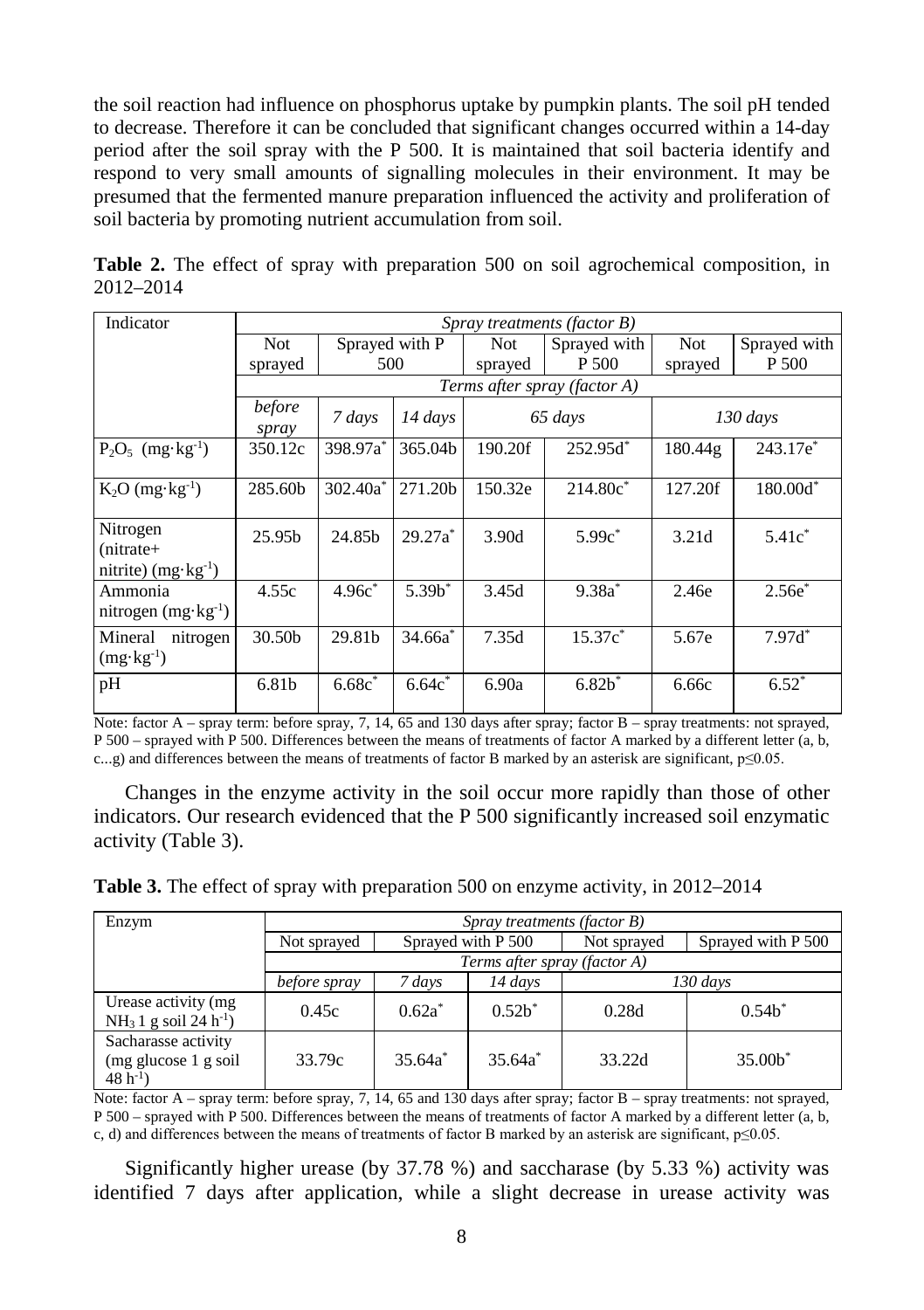recorded 14 days after application. Urease plays an important role in the soil nitrogen cycle and characterises it. This can explain greater changes in this enzyme activity over the same period of time compared with saccharase. At the end of vegetation of pumpkin plants urease activity was significantly by 1.93 times higher and that of saccharase by 1.05 times higher compared with the unsprayed treatment. It can be assumed that active proteolytic activity of the P 500 is associated with its specific composition.

## **Effects of the biodynamic preparations 500 and 501 on the development of the great pumpkin plants**

**Net photosynthetic productivity.** Our research showed that genetic characteristics of a variety determined the photosynthetic productivity of the great pumpkin. The dry mass increase for the variety 'Justynka' over the same period was 1.24 times higher than that of 'Karowita' and 2.81 times higher than that of 'Amazonka' (Fig. 2). The use of both biodynamic preparations (500+501) had a positive effect on the photosynthetic productivity of the great pumpkin. The productivity of the variety 'Justynka' significantly increased by 11.53 % that of 'Karowita' by 8.60 %, and that of 'Amazonka by 14.57 % (Fig. 2). The biodynamic preparation 501 is ground silica  $(SiO<sub>2</sub>)$  powder. We believe that the specific ray fracture might be associated with a larger amount of photosynthetically active radiation in the upper canopy of the pumpkin. Part of the radiation diffusely spreads in the leaf canopy mass. Apparently such light is additionally utilized as a source of light for the process of photosynthesis.



**Fig. 2.** The effect of preparations 500 and 501 on net photosynthetic productivity of the great pumpkin plants, in 2012–2014

Note: factor A – varieties: Justynka, Karowita, Amazonka; factor B – spray treatments: not sprayed, P 500 – sprayed with P 500, P 501 – sprayed with P 501, P 500+501 – sprayed with P 500 and P 501. Differences between the means of treatments of factor A marked by a different uppercase letter (A, B, C) and differences between the means of treatments of factor B marked by a different lowercase letter (a,b) are significant,  $p \le 0.05$ .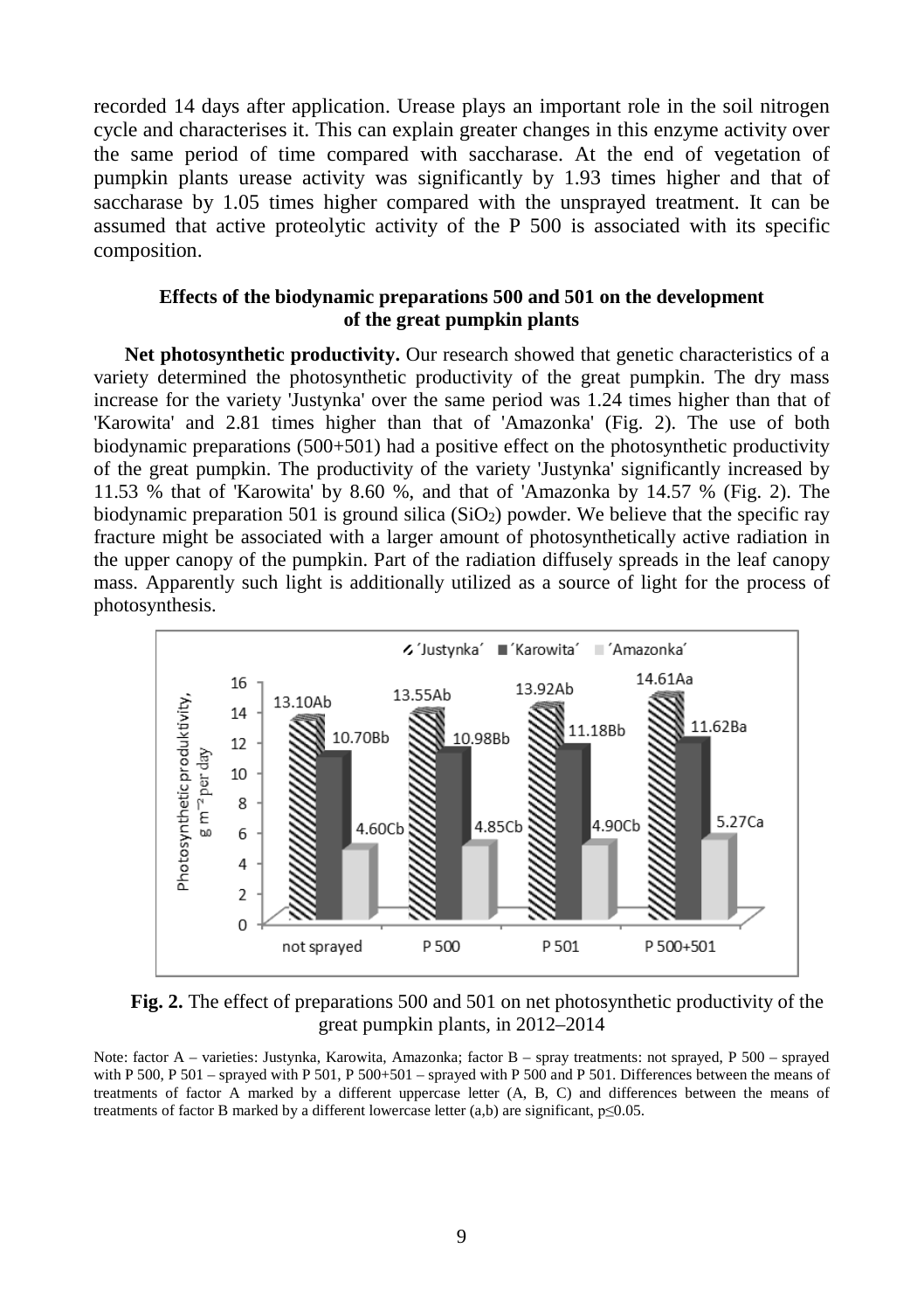#### **The effect of P 500 and 501 on the fruit quality of the great pumpkin**

Our findings suggest that dry matter content in the peel of different pumpkin varieties varied from 14.79 to 21.01 % (Fig. 3). Significantly highest dry matter content was established in the peel of 'Justynka', i.e. it was by 5.3 percentage points higher than that in 'Karowita' peel and by 1.54 percentage points higher than that in 'Amazonka' peel. Pumpkin flesh accumulated markedly lower contents of dry matter (7.55– 14.29 %). Of all varieties 'Justynka' had the highest dry matter content ranging from 12.44 to 14.29 %. 'Karowita' and 'Amazonka' had similar flesh dry matter content. The spray with the preparations exerted a significant effect on the accumulation of dry matter. In the treatments sprayed with both preparations the dry matter content in the peel of 'Justynka' increased by 2.34 %, in the peel of 'Karowita' it increased by 2.60 %, and in the peel of 'Amazonka' – by 4.65 %. The flesh of 'Justynka' accumulated 13.26 % higher dry matter content when sprayed with P 501 and by 14.87 % higher content when sprayed with both preparations. The flesh of 'Karowita' contained by 16.63 % and that of 'Amazonka' by 25.43 % more dry matter under the effect of both preparations – P 500 and 501.



**Fig. 3.** The effect of preparations 500 and 501 on dry matter content in the peel and flesh of the great pumpkin fruits, in 2012–2014

Note: factor A – varieties: Justynka, Karowita, Amazonka; factor B – spray treatments: not sprayed, P 500 – sprayed with P 500, P 501 – sprayed with P 501, P 500+501 – sprayed with P 500 and 501. Differences between the means of treatments of factor A marked by a different uppercase letter (A, B, C) and differences between the means of treatments of factor B marked by a different lowercase letter  $(a,b,c)$  are significant,  $p \le 0.05$ .

Pumpkin plants cannot complete their life cycle without an optimal content of macroelements. Our research findings indicated higher contents of macroelements to be present in the pumpkin peel (Table 4).

'Amazonka' peel was found to have the highest phosphorus content (1.46 % d. m.) and magnesium  $(0.54 \, % \, d, m)$ . The highest content of magnesium  $(0.17 \, % \, d, m)$  in 'Justynka' flesh was detected in the not sprayed treatment. The content of potassium,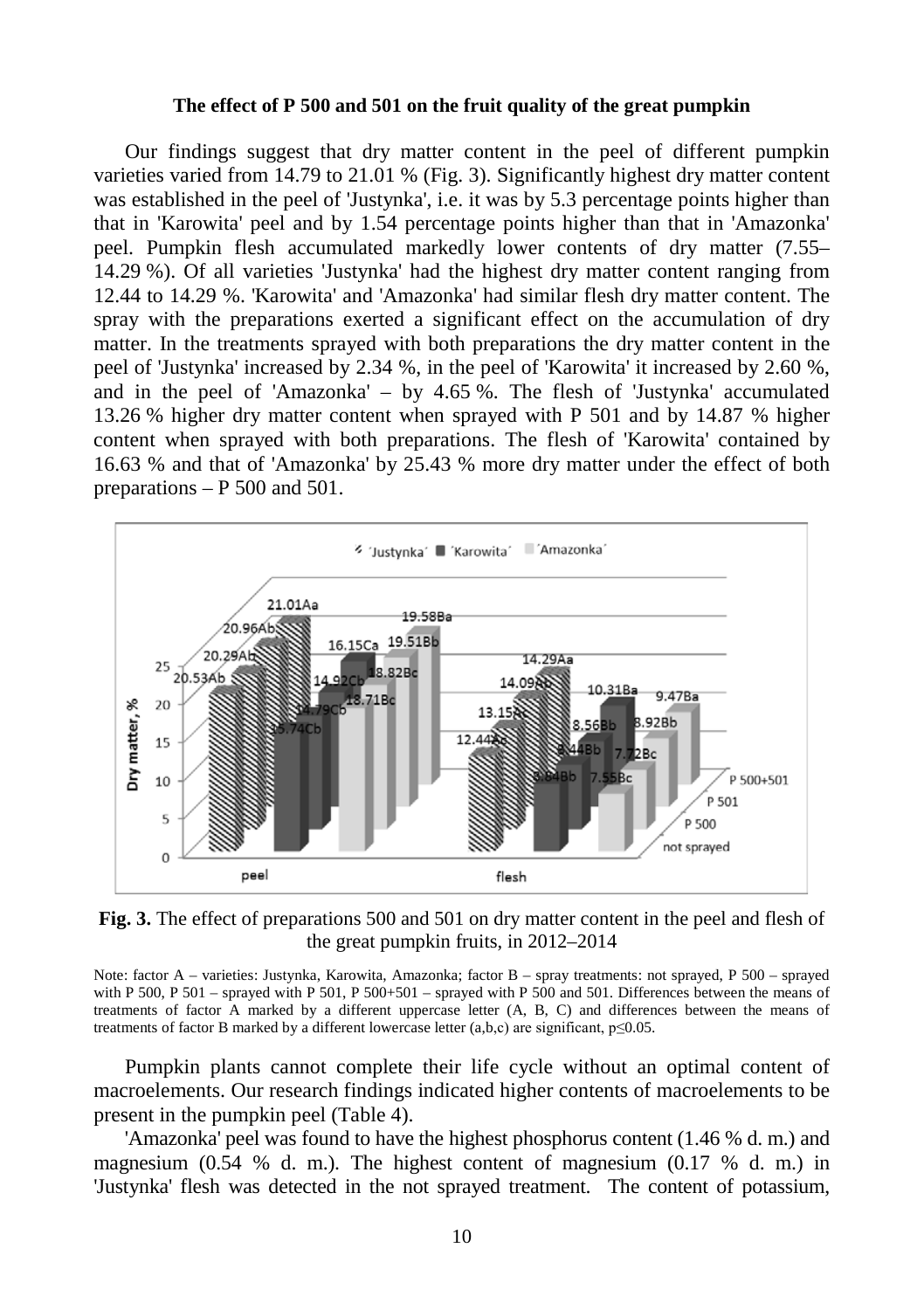phosphorus, calcium and magnesium significantly increased in the peel and flesh of all pumpkin varieties tested in the treatments sprayed with P 501 or with both preparations. P 501 spray-application on plants had a greater positive effect on macroelement content. The content of potassium in the peel increased by on average 15.24 %, in the flesh by 17.54 %; the content of phosphorus in peel increased by 14.54 %, in flesh by 23.34 %. Using the P 501, the peel of the great pumpkin accumulated by on average 1.69 times more calcium and flesh by 1.33 times. Magnesium contents were by respectively 1.47 and 1.90 times higher. The research literature indicates that silicon is involved in binding inorganic phosphate to ATP, ADP and sugar phosphates in sugar cane. We established a strong positive correlation between phosphorus content and spray application of pumpkin plants with the P 501 ( $r = 0.760$ ,  $p < 0.01$ ).

| Spray                 |            | K         |                    | P         |                  | Ca        |                        | Mg         |  |  |
|-----------------------|------------|-----------|--------------------|-----------|------------------|-----------|------------------------|------------|--|--|
| treatments            |            |           | % d. m.            |           |                  |           |                        |            |  |  |
| (factor B)            | ∗<br>D     | $f^*$     | p                  | f         | p                | f         | D                      | f          |  |  |
| 'Justynka' (factor A) |            |           |                    |           |                  |           |                        |            |  |  |
| Not sprayed           | 0.22Aa     | 0.19Aa    | 0.94B <sub>b</sub> | 0.82Aa    | 0.25Ab           | 0.16Aa    | 0.30B <sub>b</sub>     | 0.17Aa     |  |  |
| P 500                 | 0.23Aa     | $0.20$ Aa | 1.02Bab            | $0.81$ Aa | 0.26Ab           | 0.16Aa    | 0.28B <sub>b</sub>     | 0.14Aa     |  |  |
| P 501                 | $0.25$ Aa  | 0.22Aa    | 1.24Aa<br>0.88Aa   |           | 0.47Aa           | 0.23Aa    | $0.51$ Aa              | $0.25$ Aa  |  |  |
| P500+501              | $0.25$ Aa  | 0.22Aa    | 1.16Aab            |           | 0.86Aa<br>0.36Aa |           | $0.21$ Aa<br>$0.51$ Aa | $0.21$ Aa  |  |  |
|                       | 'Karowita' |           |                    |           |                  |           |                        |            |  |  |
| Not sprayed           | 0.23Aa     | 0.19Aa    | 1.44 Aa            | 0.87Aa    | $0.27$ Abc       | 0.18Aa    | 0.33Bb                 | 0.14Aab    |  |  |
| P 500                 | 0.24Aa     | $0.20$ Aa | 1.42Aa             | 0.86Aa    | 0.33Ab           | 0.17Aa    | 0.32Bb                 | 0.13Ab     |  |  |
| P 501                 | $0.26$ Aa  | 0.23Aa    | 1.52Aa             | 1.02Aa    | 0.46Aa           | 0.23Aa    | 0.54Aa                 | 0.33Aa     |  |  |
| $P500+501$            | $0.25$ Aa  | 0.23Aa    | 1.50Aa             | 0.99Aa    | $0.41$ Aab       | $0.21$ Aa | $0.48$ Aab             | $0.25$ Aa  |  |  |
| 'Amazonka '           |            |           |                    |           |                  |           |                        |            |  |  |
| Not sprayed           | $0.21$ Aa  | 0.19Aa    | 1.46Aa             | 0.88Ab    | 0.26Ab           | 0.19Aa    | 0.54Aa                 | 0.14Ab     |  |  |
| P 500                 | 0.22Aa     | $0.20$ Aa | 1.43Aa             | 0.86Ab    | 0.28Aa           | 0.18Aa    | 0.52Aa                 | 0.14Ab     |  |  |
| P 501                 | $0.25$ Aa  | 0.22Aa    | 1.55Aa             | 1.28Aa    | $0.39$ Aa        | 0.24Aa    | 0.58Aa                 | 0.26Aa     |  |  |
| $P500+501$            | 0.24Aa     | 0.22Aa    | 1.52Aa             | 1.02Ab    | 0.30Aa           | 0.22Aa    | 0.56Aa                 | $0.22$ Aab |  |  |

**Table 4.** The effect of preparations 500 and 501 on the content of macroelements in the peel and flesh of the great pumpkin fruits, in 2012–2014

Note: $*p - peel$ ,  $*f - flesh$ ; P 500 soil spray, P 501– plant spray. Differences between the means of treatments of factor A marked by a different uppercase letter (A, B) and differences between the means of treatments of factor B marked by a different lowercase letter  $(a,b,c)$  are significant,  $p \le 0.05$ .

Our findings suggest that **the total carotenoid content** in the peel of the great pumpkin fruit was by on average 1.51 times higher than in the flesh (Fig. 4). In the peel the content of these antioxidants amounted to from 21.08 to 33.81 mg·100g<sup>-1</sup> f. m., in the flesh – from 14.80 to 20.50 mg·100g<sup>-1</sup> f. m. The fruit of 'Karowita' accumulated the highest content of carotenoids.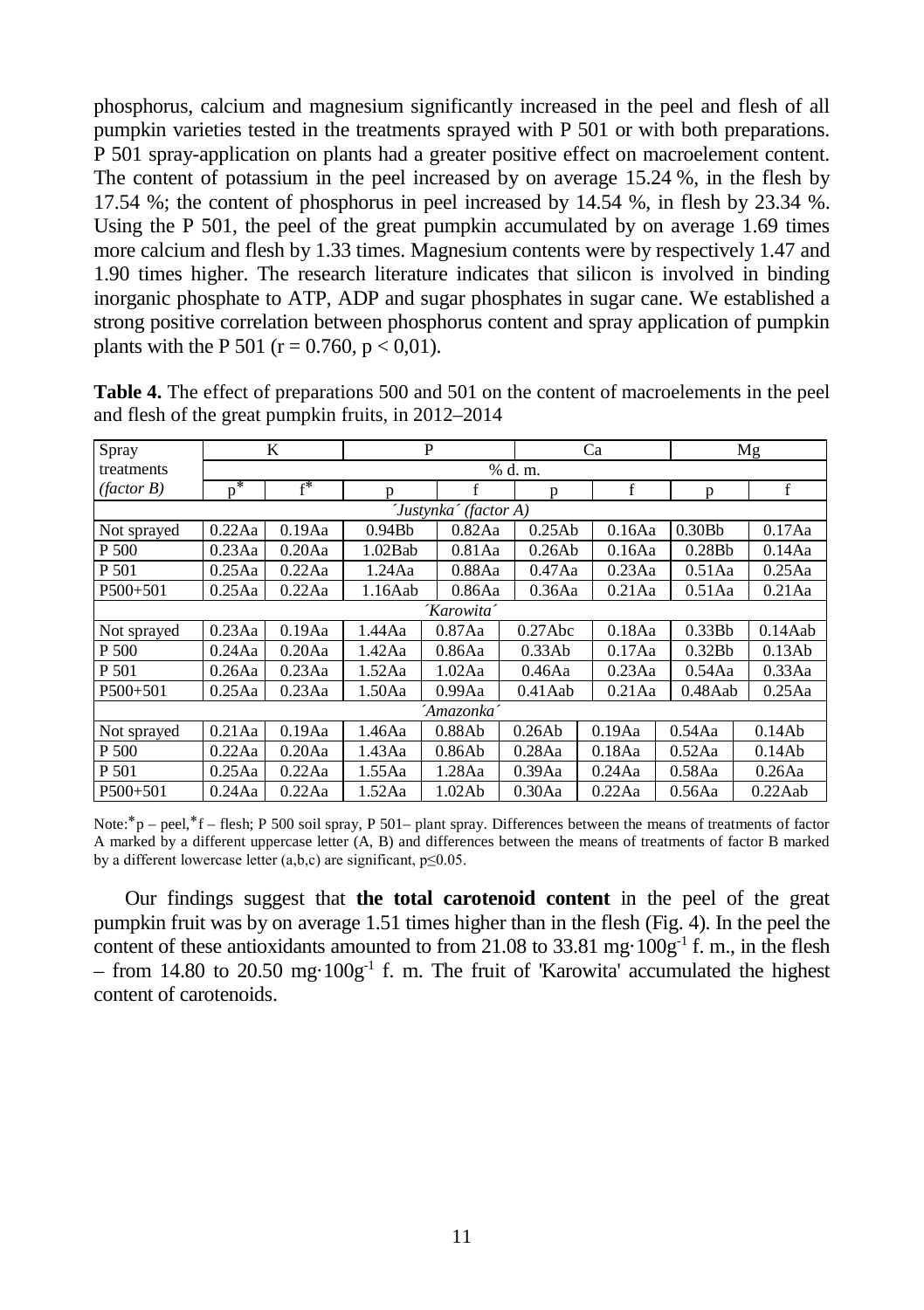

**Fig. 4.** The effect of preparations 500 and 501 on the total carotenoid content in the peel and flesh of the great pumpkin fruits, in 2012–2014

Note: factor A – varieties: Justynka, Karowita, Amazonka; factor B – spray treatments: not sprayed, P 500 – sprayed with P 500, P 501 – sprayed with P 501, P 500+501 – sprayed with P 500 and 501. Differences between the means of treatments of factor A marked by a different uppercase letter (A, B, C) and differences between the means of treatments of factor B marked by a different lowercase letter (a,b) are significant, p≤0.05.

The total carotenoid content in all pumpkin varieties tested was positively influenced by the use of P 501 and both preparations. In the P 501 treatment, carotenoid content in the peel increased by on average 15.14 % and in flesh by 11.14 %. In the treatment where both preparations had been used, carotenoid content increased by 16.67 % in the peel and by 12.52 % in the flesh.

The use of P 500 and 501 together had the greatest positive effect on lutein and zeaxanthin, lycopene and β-carotene content in pumpkin fruit flesh (Fig. 5 a, b, c). The flesh of 'Karowita' fruit accumulated the highest concentrations of lutein and zeaxanthin (12.31 mg·100g-1 f. m.). The flesh of 'Justynka' and 'Amazonka' contained by one average 1.58 times less of these carotenoids. In the treatments sprayed with both preparations, their content in 'Justynka' fruit increased by 2.01, in 'Karowita' fruit by 1.15, in 'Amazonka' fruit by 2.09 times. The literature sources indicate that the use of 500 and 501 can significantly increase lutein and zeaxanthin content in cultivated plants. Our findings indicate that lycopene concentrations differed insignificantly between the varieties and spray treatments (Fig. 5a).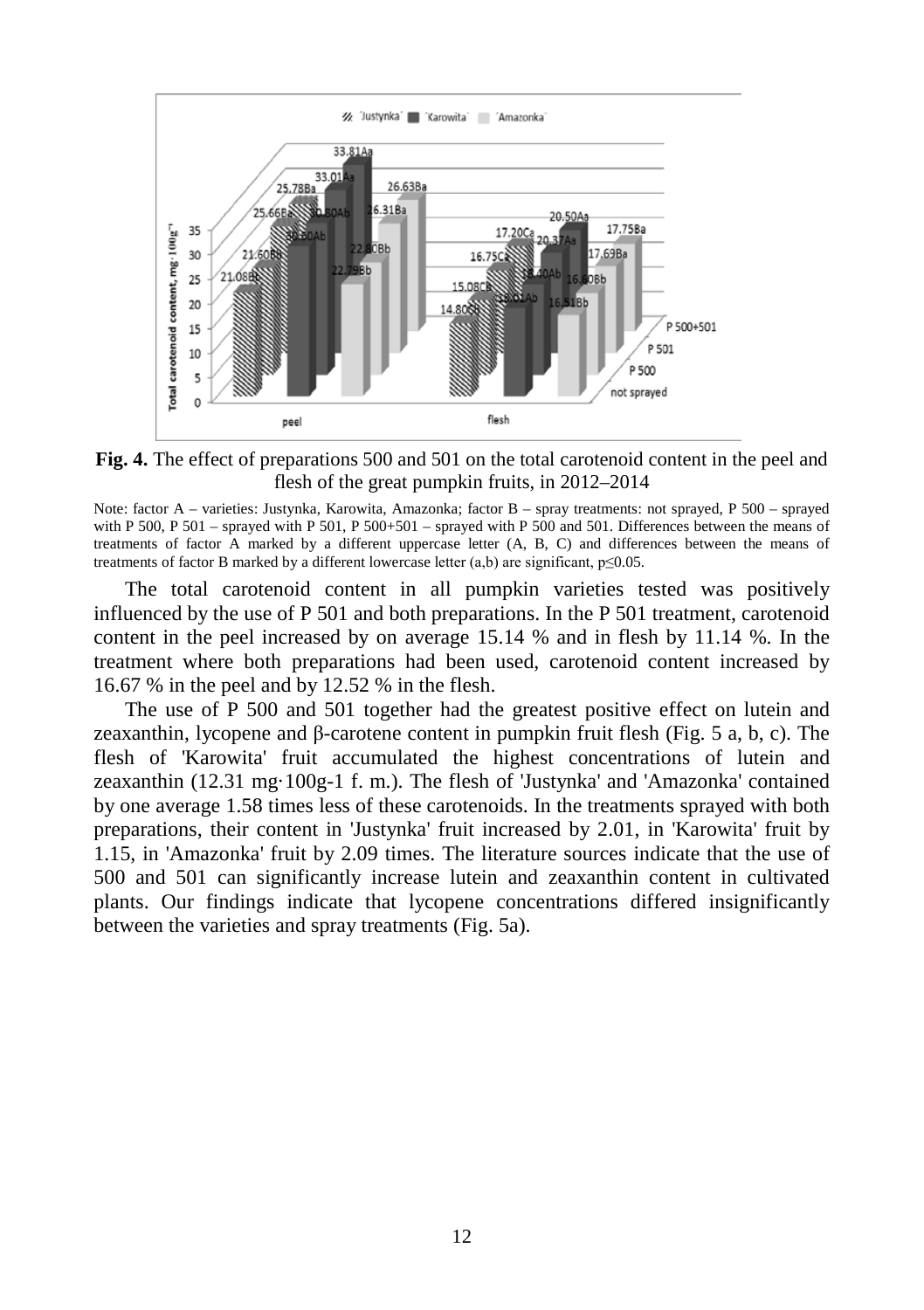

**Fig. 5 (a, b, c)** The effect of preparations 500 and 501 on antioxidant content in the flesh of the great pumpkin fruits, in 2012–2014

Note: factor A – varieties: Justynka, Karowita, Amazonka; factor B – spray treatments: not sprayed, P 500 – sprayed with P 500, P 501 – sprayed with P 501, P 500+501 – sprayed with P 500 and 501. Differences between the means of treatments of factor A marked by a different uppercase letter (A, B, C) and differences between the means of treatments of factor B marked by a different lowercase letter (a, b, c, d) are significant,  $p \le 0.05$ .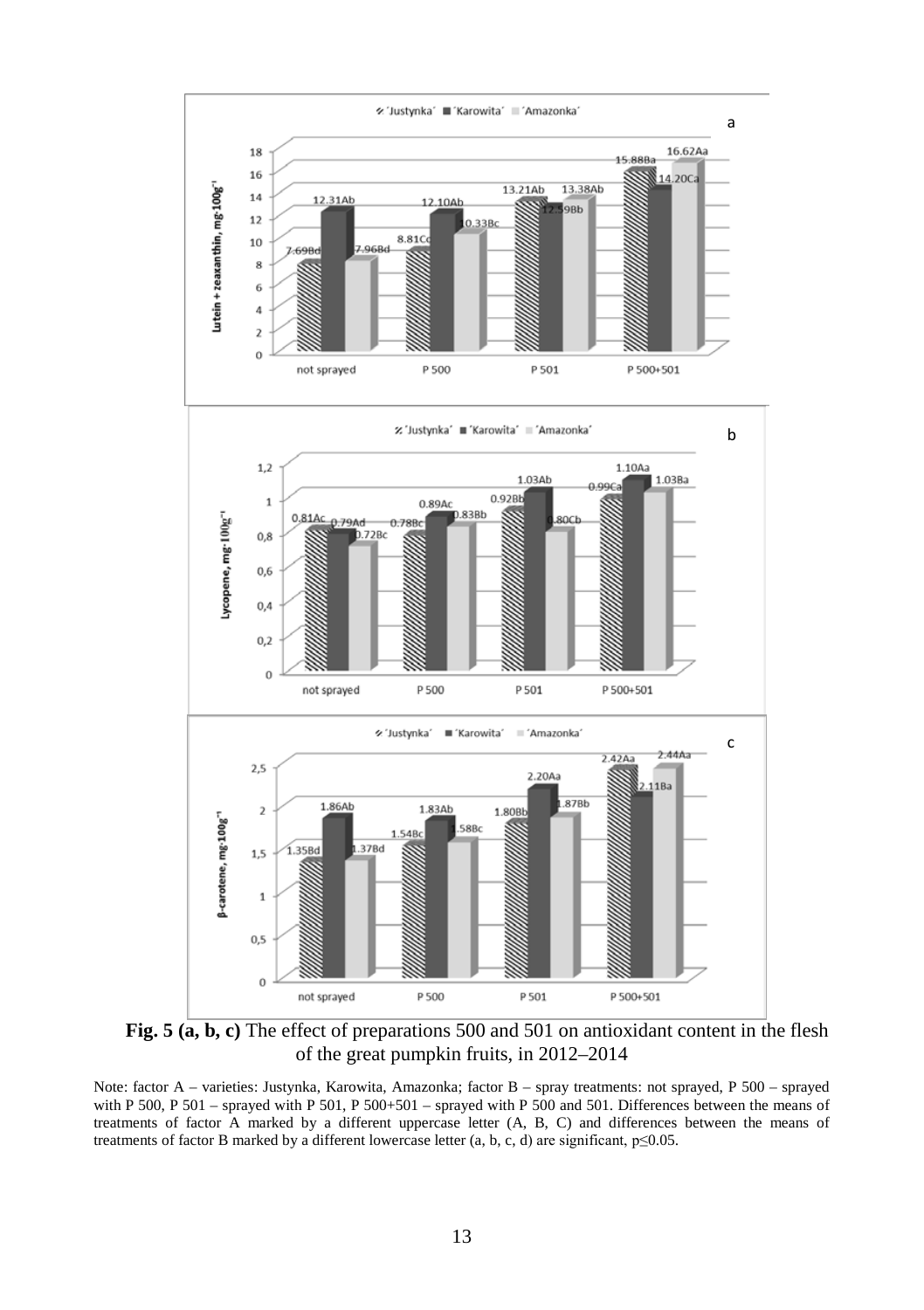The flesh of 'Justynka' and 'Karowita' contained 0.81 and 0.79 mg·100g<sup>-1</sup> f. m. of lycopene, respectively. 'Amazonka' tended to accumulate less lycopene –  $0.72$  mg·100g<sup>-1</sup> f. m. In the treatments applied with both preparations lycopene content in the flesh of 'Justynka' significantly increased by  $22.22\%$ , in 'Karowita' by 39.24 %, and 'Amazonka' by 43.06 %. The highest content of β-carotene  $(1.86 \text{ mg} \cdot 100 \text{g}^{-1})$  was identified in the flesh of 'Karowita' (Fig. 5c). In the treatment applied with both preparations 'Justynka' flesh contained 1.79 times more of this carotenoid, 'Amazonka' – 1.78 times more than in the control treatment. 'Karowita' fruit accumulated the highest β-carotene content  $(2.20 \text{ mg} \cdot 100 \text{g}^{-1})$  in the treatment sprayed with P 501. The increase in carotenoid content can be associated with the improvement of the nutrient medium and with the changes that had occurred in the light absorption process. Literature suggests that apart from direct effect on photosynthetic intensity, light is important for nitrate reductase. It can be presumed that the small changes in light wave length, caused by the P 501, affected gene expression of nitrate reductase, which resulted in the formation of more complex compounds – amino acids.

In the current study, the content of leuco-anthocyanins in the pumpkin peel was by on average 2.03 times higher than that in the flesh (Table 5). The peel and flesh of 'Amazonka' accumulated significantly highest content of these antioxidants (148.31 and 91.57 mg $\cdot$ 100g $^{-1}$  d. m. respectively).

| Spray                          | Leuco-anthocyanins    |                              |           | Catechins     | Total content of phenols |                    |  |  |  |  |
|--------------------------------|-----------------------|------------------------------|-----------|---------------|--------------------------|--------------------|--|--|--|--|
| treatments ( <i>factor B</i> ) |                       | mg $\cdot$ 100g $^{-1}$ d.m. |           | $mg·g-1$ d.m. |                          |                    |  |  |  |  |
|                                | peel                  | flesh                        | peel      | flesh         | peel                     | flesh              |  |  |  |  |
|                                | 'Justynka' (factor A) |                              |           |               |                          |                    |  |  |  |  |
| Not sprayed                    | 60.02Cb               | 41.40Bb                      | 181.72Aab | 165.31Ab      | 4.16Cab                  | $2.49$ Bab         |  |  |  |  |
| $P 500*$                       | 55.31Cb               | 42.08Bab                     | 172.51Ab  | 157.61Abc     | 3.06B <sub>b</sub>       | 2.10B <sub>b</sub> |  |  |  |  |
| P 501                          | 76.89Ba               | 48.75Ba                      | 194.99Aa  | 177.83Aa      | 5.72Ba                   | 3.35Ba             |  |  |  |  |
| P 500+501                      | 73.20Ba               | 46.74Bab                     | 192.13Aa  | 175.51Aab     | 5.16Cab                  | 3.16Ba             |  |  |  |  |
|                                | 'Karowita'            |                              |           |               |                          |                    |  |  |  |  |
| Npt sprayed                    | 122.14Bc              | 40.30Bb                      | 153.84Bb  | 172.61Ab      | 7.27Ab                   | 5.25Ab             |  |  |  |  |
| P 500                          | 110.32Bc              | 41.52Bb                      | 130.23Bc  | 164.11Ab      | 4.05Ac                   | 4.77Ab             |  |  |  |  |
| P 501                          | 153.77Aa              | 49.51Ba                      | 174.04Ba  | 188.81Aa      | 8.76Aa                   | 6.20Aa             |  |  |  |  |
| P 500+501                      | 140.64Ab              | 46.71Bab                     | 160.12Bb  | 185.67Aa      | 7.96Aab                  | 6.60Aa             |  |  |  |  |
| 'Amazonka'                     |                       |                              |           |               |                          |                    |  |  |  |  |
| Not sprayed                    | 148.31Ab              | 91.57Ab                      | 173.72Ab  | 174.01Ab      | $5.09$ Bab               | 5.91Ab             |  |  |  |  |
| P 500                          | 135.93Ac              | 80.12Ac                      | 167.63Abc | 157.12Ac      | 4.73Ab                   | 4.96Ac             |  |  |  |  |
| P 501                          | 160.49Aa              | 100.54Aa                     | 199.75Aa  | 185.26Aa      | 6.47Ba                   | 6.72Aa             |  |  |  |  |
| $P 500 + 501$                  | 152.36Aab             | 98.19Aab                     | 185.59Ab  | 182.40Aab     | 6.27Ba                   | $6.10$ Aab         |  |  |  |  |

**Table 5.** The effect of preparations 500 and 501 on antioxidant content in the peel and flesh of the great pumpkin fruits, in 2012–2014

\* – P 500 soil spray, P 501– plant spray. Differences between the means of treatments of factor A marked by a different uppercase letter (A, B, C) and differences between the means of treatments of factor B marked by a different lowercase letter (a, b, c) are significant,  $p \le 0.05$ .

Similar contents of catechins were detected in the peel and flesh of all the pumpkin varieties tested. The highest phenolics content was identified in the peel of 'Karowita' and flesh of 'Amazonka'. In the treatments sprayed with P 501 or both preparations, leucoanthocyanin and total phenolics content significantly increased in the peel. Significantly higher catechin content in pumpkin peel was established in the P 501-sprayed treatment.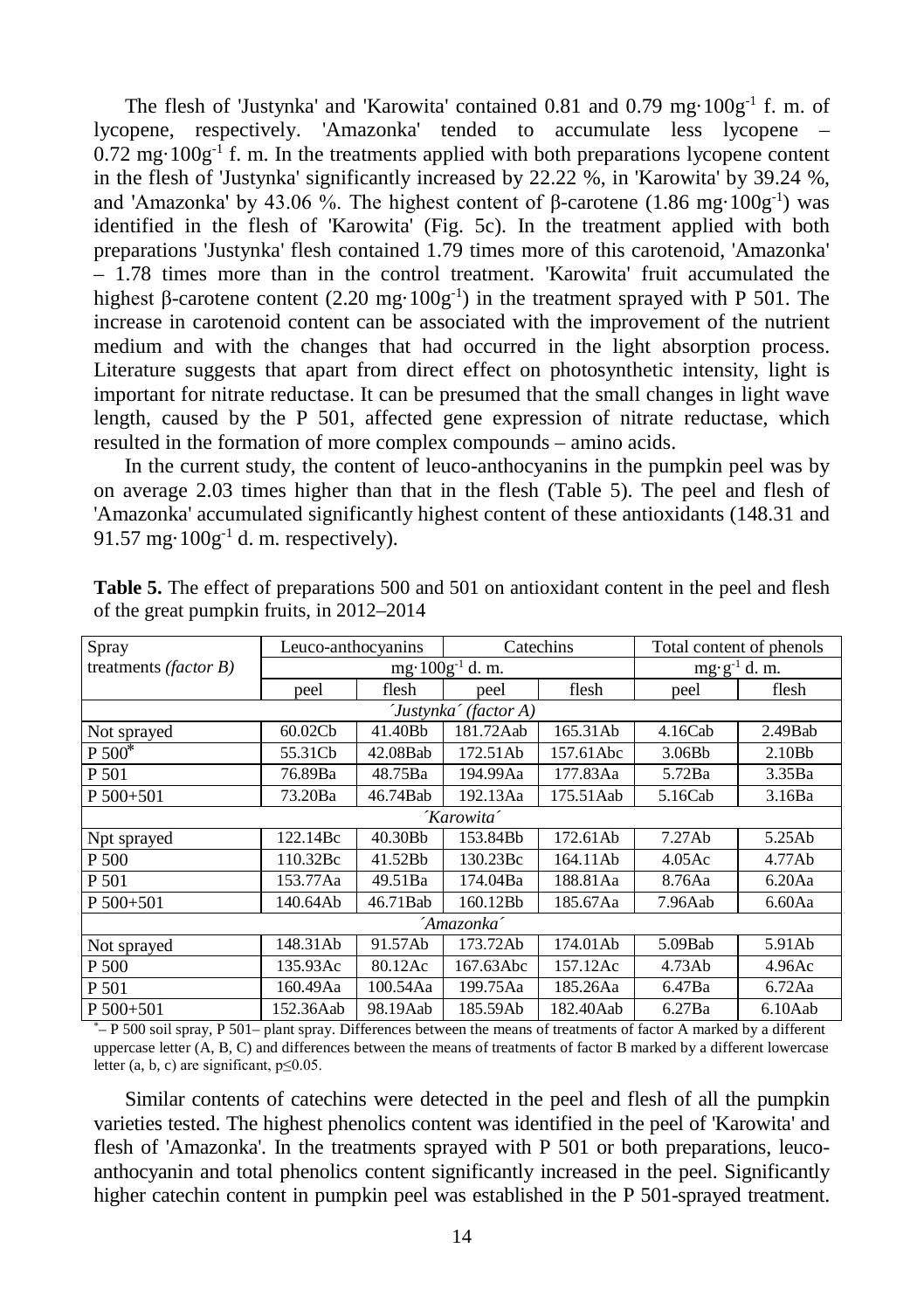The use of P 501 had the greatest positive effect on the concentration of the abovementioned antioxidants in the pumpkin peal and flesh: leuco-anthocyanin content in the peel increased by on average 20.74 %, catchetin content by 11.80 %, and total phenolics by 28.37 %. In the flesh, the increase was 16.80 %, 7.81 % and 22.12 %, respectively. We suppose that the application of biodynamic preparations alleviates the stress in plants, which results in higher concentrations of antioxidants in them. It is likely that pumpkin plant spray-application with P 501 had influence on the speed of photochemical reactions and  $CO<sub>2</sub>$  assimilation rate. With more intensive photochemical reactions and faster  $CO<sub>2</sub>$ assimilation, more assimilates in plants are provided for metabolism reactions. The antioxidant compounds (phenols) investigated in our study are attributed to the products of the secondary metabolism of plants.

Our research findings suggest that the highest dry matter content was accumulated by the seed of 'Justynka' (93.20 %) and the lowest by the seed of 'Karowita' (84.70 %) (Fig. 6). The use of the preparations did not have significant effect on dry matter content in pumpkin seed.



**Fig. 6.** The effect of preparations 500 and 501 on dry matter content in the seeds of the great pumpkin, in 2012–2014

Note: factor A – varieties: Justynka, Karowita, Amazonka; factor B – spray treatments: not sprayed, P 500 – sprayed with P 500, P 501 – sprayed with P 501, P 500+501 – sprayed with P 500 and 501. Differences between the means of treatments of factor A marked by a different uppercase letter (A, B, C) are significant, p≤0.05 and treatments of factor B marked by a lowercase letter a are not significant, p≤0.05.

In our experiment, we established similar and relatively low concentrations of **anthocyanins** in the seed of all varieties tested (Table 6). Our research findings indicate that the seeds of the great pumpkin are rich in carotenoids. 'Amazonka' seeds accumulated significantly highest contents of **carotenoids and leuco-anthocyanins**  (6.50 and 32.20 mg·100gˉ<sup>1</sup> f. m. respectively). Carotenoid content in 'Amazonka' seed was 1.35 times higher than that in 'Karowita' seed and as many as 3.16 times higher than in 'Justynka' seed. The application of P 501 had the greatest positive effect on the leuco-anthocyanin and total carotenoid content in seed. The content of leucoanthocyanins increased by on average 1.47 times and that of carotenoids by 1.64 times. It can be presumed that the increase in the antioxidant compounds in the great pumpkin seed is associated with better light absorption when the plants had been sprayed with the P 501.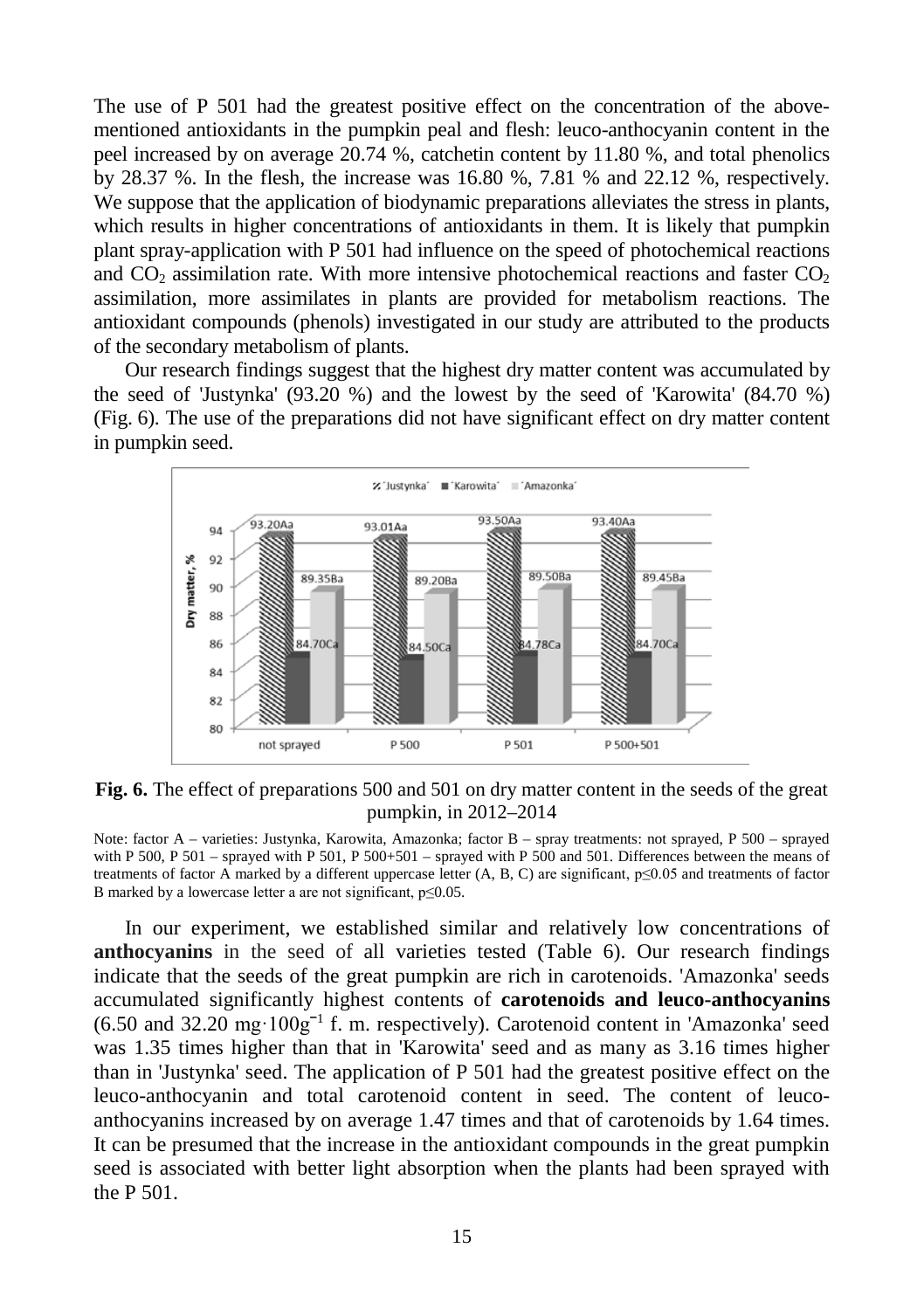| Spray                 | Anthocyanins                     | Leuco-anthocyanins         | Total carotenoid content   |  |  |  |  |  |  |
|-----------------------|----------------------------------|----------------------------|----------------------------|--|--|--|--|--|--|
| Treatments (factor B) | $\mu$ g·100g <sup>-1</sup> f. m. | $mg \cdot 100g^{-1}$ f. m. | $mg \cdot 100g^{-1}$ f. m. |  |  |  |  |  |  |
| 'Justynka' (factor A) |                                  |                            |                            |  |  |  |  |  |  |
| Not sprayed           | $0.09$ Aa                        | 4.50Bb                     | 10.20Cb                    |  |  |  |  |  |  |
| P 500 <sup>*</sup>    | 0.06Aa                           | 4.20B <sub>b</sub>         | 18.70Ca                    |  |  |  |  |  |  |
| P 501                 | 0.10Aa                           | 5.70Ba                     | 23.70Ca                    |  |  |  |  |  |  |
| $P 500 + 501$         | $0.09$ Aa                        | 4.80Bb                     | 21.50Ca                    |  |  |  |  |  |  |
| 'Karowita'            |                                  |                            |                            |  |  |  |  |  |  |
| Not sprayed           | 0.10Aa                           | 2.40 <sub>C</sub>          | 23.90Bb                    |  |  |  |  |  |  |
| P 500                 | 0.06Aa                           | 4.80Ba                     | 24.50Bb                    |  |  |  |  |  |  |
| P 501                 | 0.11Aa                           | 4.90Ca                     | 32.20Ba                    |  |  |  |  |  |  |
| $P 500 + 501$         | 0.10Aa                           | 4.20B <sub>b</sub>         | 29.60Bab                   |  |  |  |  |  |  |
|                       |                                  | 'Amazonka'                 |                            |  |  |  |  |  |  |
| Not sprayed           | 0.10Aa                           | 6.50Ab                     | 32.20Ab                    |  |  |  |  |  |  |
| P 500                 | $0.07$ Aa                        | 6.30Ab                     | 35.00Aab                   |  |  |  |  |  |  |
| P 501                 | 0.11Aa                           | 7.10Aa                     | 40.70Aa                    |  |  |  |  |  |  |
| P 500+501             | 0.10Aa                           | $6.70$ Aab                 | 38.00Aab                   |  |  |  |  |  |  |

**Table 6.** The effect of preparations 500 and 501 on antioxidant content in the seeds of the great pumpkin, in 2012–2014

\* – P 500 soil spray, P 501– plant spray. Differences between the means of treatments of factor A marked by a different uppercase letter (A, B, C) and differences between the means of treatments of factor B marked by a different lowercase letter (a, b, c) are significant,  $p \le 0.05$ .

## **CONCLUSIONS**

- 1. In the soil sprayed with P 500, the contents of phosphorus, potassium, nitrogen and the activity of soil enzymes – urease and saccharase – during the entire vegetation period of the great pumpkin were significantly higher than those in the untreated soil. (TASK 1)
- 2. The use of the both preparations (500 and 501) had the greatest positive effect on the great pumpkin roots and leaf biometric parameters, chlorophyll index value and net photosynthetic productivity. (TASK 2)
- 3. The peel and flesh of 'Justynka' variety were found to contain significantly highest concentrations of dry matter and water soluble carbohydrates. The use of P 500 and P 501 had a significant positive influence on the accumulation of dry matter, water soluble carbohydrates, crude fibre, the use of  $P 501 - on$  the accumulation of crude ash in the peel and flesh of pumpkin fruit tested. (TASK 3)
- 4. The results of the sensory analysis indicated that 'Justynka' flesh was characterised by the best appearance, texture, taste and smell. The application of P 501 had a positive effect on the sensory characteristics of flesh of all pumpkin varieties tested. (TASK 3)
- 5. The flesh of 'Amazonka' contained the highest concentrations of vitamin C, leucoanthocyanins and total phenols. The peel and flesh of all varieties tested had a similar content of catechins. The spray-application of the P 501 had the greatest positive effect on the concentrations of vitamin C, leuco-anthocyanins, catechins and total phenols in the peel and flesh of the great pumpkin fruit. (TASK 4)
- 6. The fruit flesh of the 'Karowita' variety were characterised by the highest contents of carotenoids, lutein+zeaxanthin and β-carotene. The use of both preparations had a positive effect on the total carotenoid, lutein+zeaxanthyn, lycopene and β-carotene content in flesh for all great pumpkin varieties tested. The use of P 501 had a positive effect on accumulation for these compounds in seeds. (TASK 4)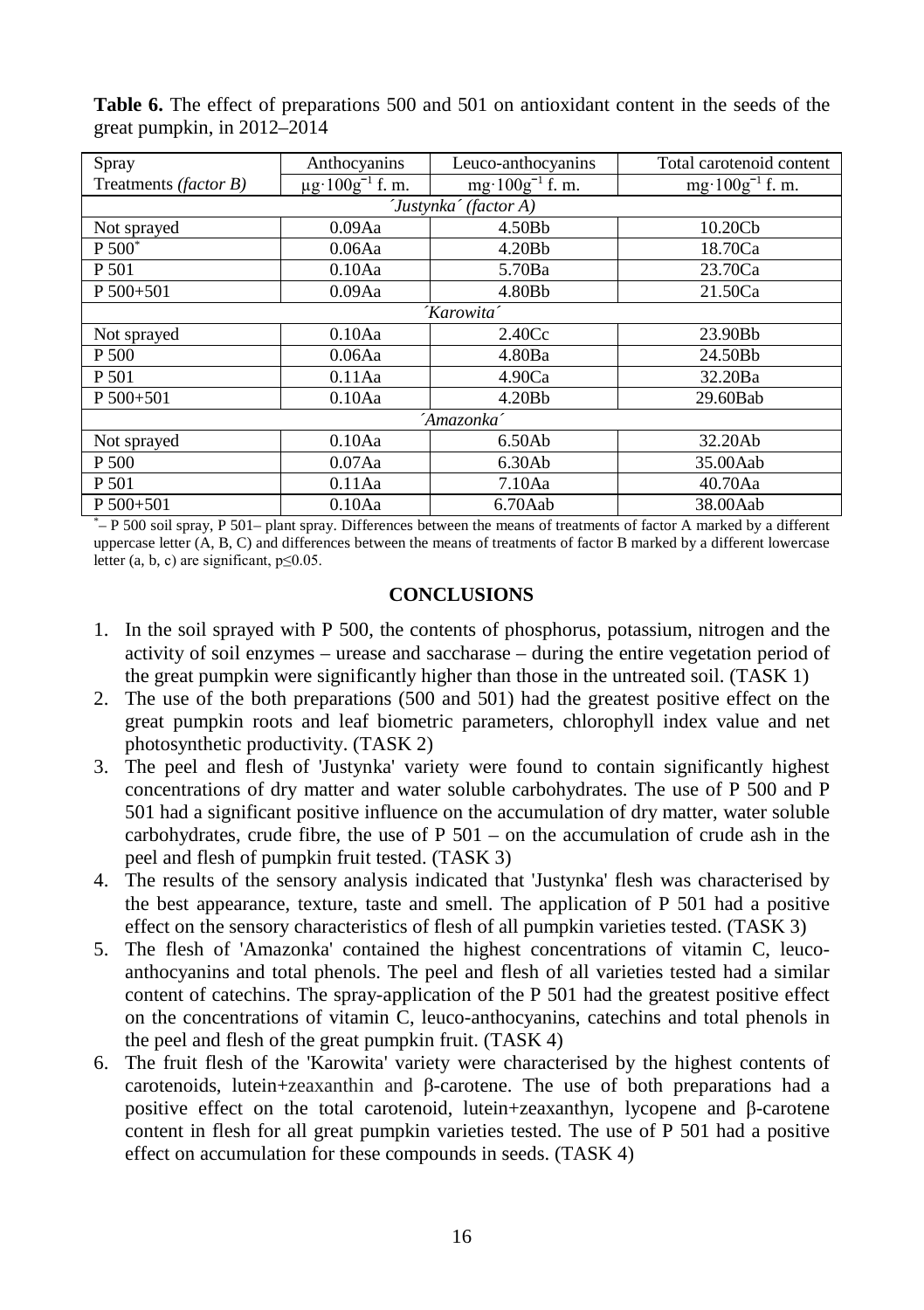# **REZIUMĖ**

Tyrimų hipotezė – didžiųjų moliūgų agrotechnikoje naudojami biodinaminiai preparatai aktyvina fiziologinius procesus, metabolizmo reakcijas, skatinančias biologiškai aktyvių junginių sintezę ir kaupimąsi augaluose bei vaisiuose.

Tyrimų tikslas – ištirti ir įvertinti biodinaminių preparatų poveikį dirvos agrocheminei sudėčiai, didžiųjų moliūgų vaisių kokybei.

Tyrimų uždaviniai:

- 1. Ištirti ir įvertinti biodinaminių preparatų poveikį dirvos agrocheminėms savybėms ir fermentų aktyvumui.
- 2. Nustatyti biodinaminių preparatų poveikį moliūgų augalų vystymuisi.
- 3. Palyginti įvairių veislių didžiųjų moliūgų vaisių morfologinių dalių žievės, minkštimo ir sėklų – kokybę.
- 4. Nustatyti biodinaminių preparatų poveikį biologiškai aktyvių junginių kiekiui didžiųjų moliūgų vaisiuose.

Disertacinio darbo ginamieji teiginiai:

- 1. Biodinaminiai preparatai turi teigiamos įtakos dirvos fermentų aktyvumui.
- 2. Biodinaminiai preparatai teigiamai veikia moliūgų augalų vystymąsi bei fiziologinius efektus.
- 3. Biodinaminiai preparatai skatina biologiškai aktyvių medžiagų kaupimąsi didžiųjų moliūgų vaisiuose.

Mokslinio darbo naujumas. Pirmą kartą nustatytas ir įvertintas biodinaminių preparatų poveikis moliūgų auginimo agrotechnikoje, moliūgų augalų vystymuisi ir jų vaisių kokybei (biologiškai aktyvių medžiagų kiekiui).

Praktinė darbo vertė. Mūsų tyrimų rezultatais įrodyta, kad panaudojus biodinaminius preparatus pagerėja dirvos sudėtis, joje padidėja fermentų aktyvumas, pagerėja moliūgų vaisių maistinė vertė. Sudaromos prielaidos taikyti pažangesnes auginimo technologijas Lietuvoje, skatinti visuomenės inovatyvų požiūrį į darnų žmogaus ir gamtos santykį.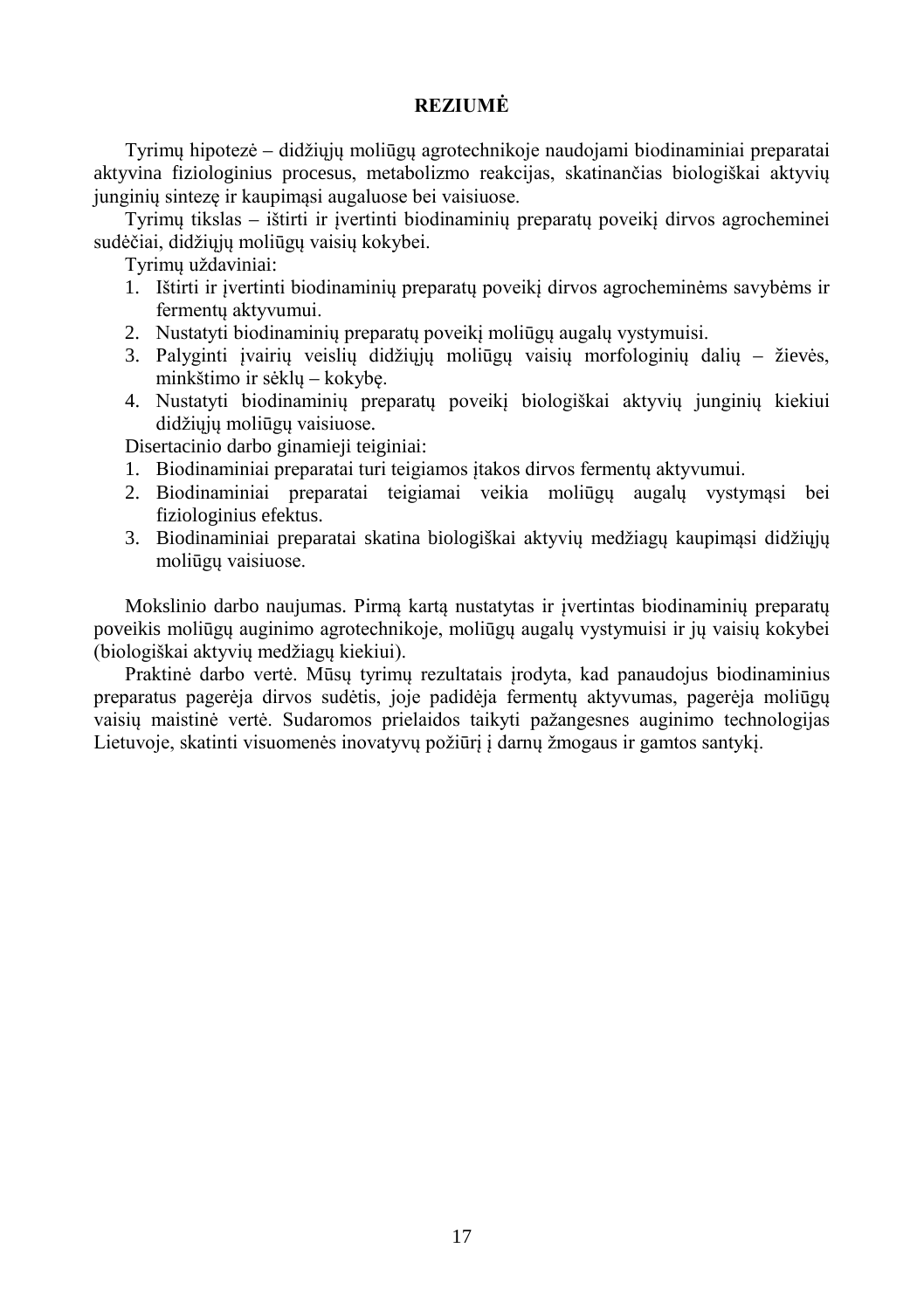# **IŠVADOS**

- 1. Per visą didžiųjų moliūgų vegetacijos laikotarpį dirvoje purkštoje preparatu 500 fosforo, kalio ir azoto kiekiai bei ureazės ir sacharazės fermentų aktyvumas buvo esmingai didesni lyginant su nepurkšta dirva (1 UŽDAVINYS).
- 2. Moliūgų vegetacijos metu šaknų ir lapų biometrinių rodiklių, chlorofilo indekso vertės dydžiams bei grynajam fotosintezės produktyvumui didžiausią esminę įtaką turėjo abiejų preparatų (500 ir 501) taikymas (2 UŽDAVINYS).
- 3. Esmingai didžiausi sausųjų medžiagų, vandenyje tirpių angliavandenių kiekiai nustatyti 'Justynka' veislės moliūgų vaisių žievėje ir minkštime. Tirtų moliūgų vaisių žievėje ir minkštime sausųjų medžiagų, vandenyje tirpių angliavandenių, žalios ląstelienos kaupimuisi esminę įtaką turėjo abiejų preparatų (500 ir 501), žalių pelenų kiekiui – preparato 501 taikymas agrotechnikoje (3 UŽDAVINYS).
- 4. Pagal juslinės analizės rezultatus, 'Justynka' veislės minkštimo buvo geriausia išvaizda, tekstūra, skonis ir kvapas. Visų tirtų veislių moliūgų minkštimo juslinėms savybėms teigiamos įtakos turėjo augalų purškimas preparatu 501 (3 UŽDAVINYS).
- 5. Didžiausias vitamino C, leukoantocianų ir bendras fenolių kiekis nustatytas 'Amazonka' veislės moliūgų minkštime. Tirtų moliūgų vaisių žievėje ir minkštime katechinų kiekiai buvo panašūs. Antioksidacinių junginių (vitamino C, leukoantocianų, katechinų ir bendram fenolių kiekiui) kaupimuisi didžiųjų moliūgų žievėje ir minkštime didžiausios esminės įtakos turėjo augalų purškimas preparatu 501 (4 UŽDAVINYS).
- 6. 'Karowita' vaisių minkštimas pasižymėjo esmingai didžiausiu bendru karotenoidų, liuteino+zeaksantino ir β-karoteno kiekiu. Šių junginių kaupimuisi moliūgų minkštime esminę įtaką turėjo abiejų preparatų (500 ir 501), sėklose – preparato 501 taikymas auginimo agrotechnikoje (4 UŽDAVINYS).